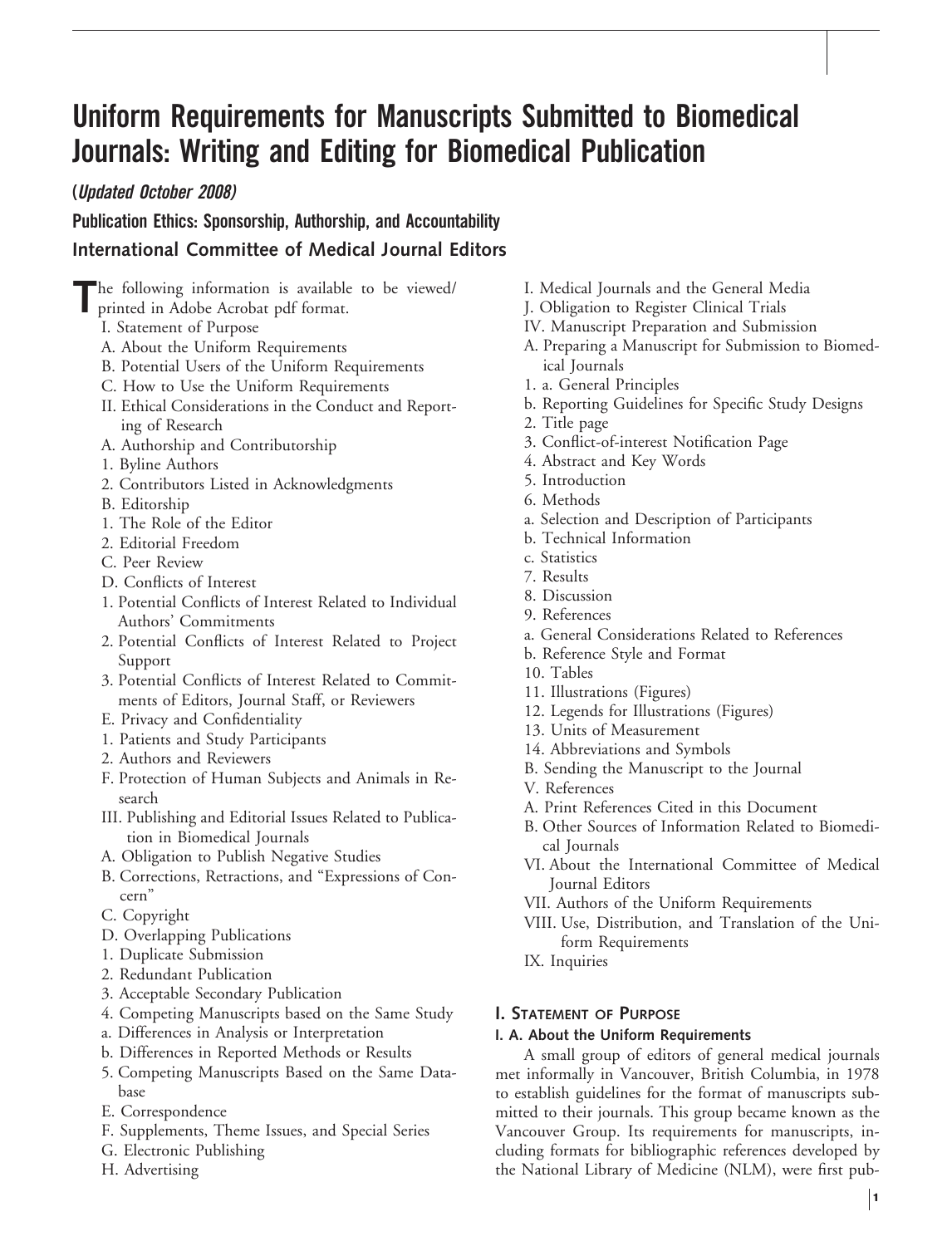lished in 1979. The Vancouver Group expanded and evolved into the International Committee of Medical Journal Editors (ICMJE), which meets annually. The ICMJE has gradually broadened its concerns to include ethical principles related to publication in biomedical journals.

The ICJME has produced multiple editions of the Uniform Requirements for Manuscripts Submitted to Biomedical Journals. Over the years, issues have arisen that go beyond manuscript preparation, resulting in the development of a number of Separate Statements on editorial policy. The entire Uniform Requirements document was revised in 1997; sections were updated in May 1999 and May 2000. In May 2001, the ICMJE revised the sections related to potential conflict of interest. In 2003, the committee revised and reorganized the entire document and incorporated the Separate Statements into the text. The committee prepared this revision in 2008.

The total content of the Uniform Requirements for Manuscripts Submitted to Biomedical Journals may be reproduced for educational, not-for-profit purposes without regard for copyright; the committee encourages distribution of the material.

Journals that agree to use the Uniform Requirements are encouraged to state in their instructions to authors that their requirements are in accordance with the Uniform Requirements and to cite this version. Journals that wish to be listed on www.ICMJE.org as a publication that follows the Uniform Requirements should contact the ICMJE secretariat office.

The ICMJE is a small working group of general medical journals, not an open-membership organization. Occasionally, the ICMJE will invite a new member or guest when the committee feels that the journal or organization will provide a new perspective. Open membership organizations for editors and others in biomedical publication include the World Association of Medical Editors www .WAME.org and the Council of Science Editors www .councilofscienceeditors.

#### **I. B. Potential Users of the Uniform Requirements**

The ICMJE created the Uniform Requirements primarily to help authors and editors in their mutual task of creating and distributing accurate, clear, easily accessible reports of biomedical studies. The initial sections address the ethical principles related to the process of evaluating, improving, and publishing manuscripts in biomedical journals and the relationships among editors and authors, peer reviewers, and the media. The latter sections address the more technical aspects of preparing and submitting manuscripts. The ICMJE believes that the entire document is relevant to the concerns of both authors and editors.

The Uniform Requirements can provide many other stakeholders—peer reviewers, publishers, the media, patients and their families, and general readers—with useful insights into the biomedical authoring and editing process.

#### **I. C. How to Use the Uniform Requirements**

The Uniform Requirements state the ethical principles in the conduct and reporting of research and provide recommendations relating to specific elements of editing and writing. These recommendations are based largely on the shared experience of a moderate number of editors and authors, collected over many years, rather than on the results of methodical, planned investigation that aspires to be "evidence-based." Wherever possible, recommendations are accompanied by a rationale that justifies them; as such, the document serves an educational purpose.

Authors will find it helpful to follow the recommendations in this document whenever possible because, as described in the explanations, doing so improves the quality and clarity of reporting in manuscripts submitted to any journal, as well as the ease of editing. At the same time, every journal has editorial requirements uniquely suited to its purposes. Authors therefore need to become familiar with the Instructions to Authors specific to the journal they have chosen for their manuscript—for example, the topics suitable for that journal, and the types of papers that may be submitted (for example, original articles, reviews, or case reports)—and should follow those instructions.

# **II. ETHICAL CONSIDERATIONS IN THE CONDUCT AND REPORTING OF RESEARCH**

#### **II. A. Authorship and Contributorship II. A. 1. Byline Authors**

An "author" is generally considered to be someone who has made substantive intellectual contributions to a published study, and biomedical authorship continues to have important academic, social, and financial implications (1). In the past, readers were rarely provided with information about contributions to studies from persons listed as authors and in Acknowledgments (2). Some journals now request and publish information about the contributions of each person named as having participated in a submitted study, at least for original research. Editors are strongly encouraged to develop and implement a contributorship policy, as well as a policy on identifying who is responsible for the integrity of the work as a whole.

While contributorship and guarantorship policies obviously remove much of the ambiguity surrounding contributions, they leave unresolved the question of the quantity and quality of contribution that qualify for authorship. The ICJME has recommended the following criteria for authorship; these criteria are still appropriate for journals that distinguish authors from other contributors.

• Authorship credit should be based on 1) substantial contributions to conception and design, acquisition of data, or analysis and interpretation of data; 2) drafting the article or revising it critically for important intellectual content; and 3) final approval of the version to be published. Authors should meet conditions 1, 2, and 3.

• When a large, multicenter group has conducted the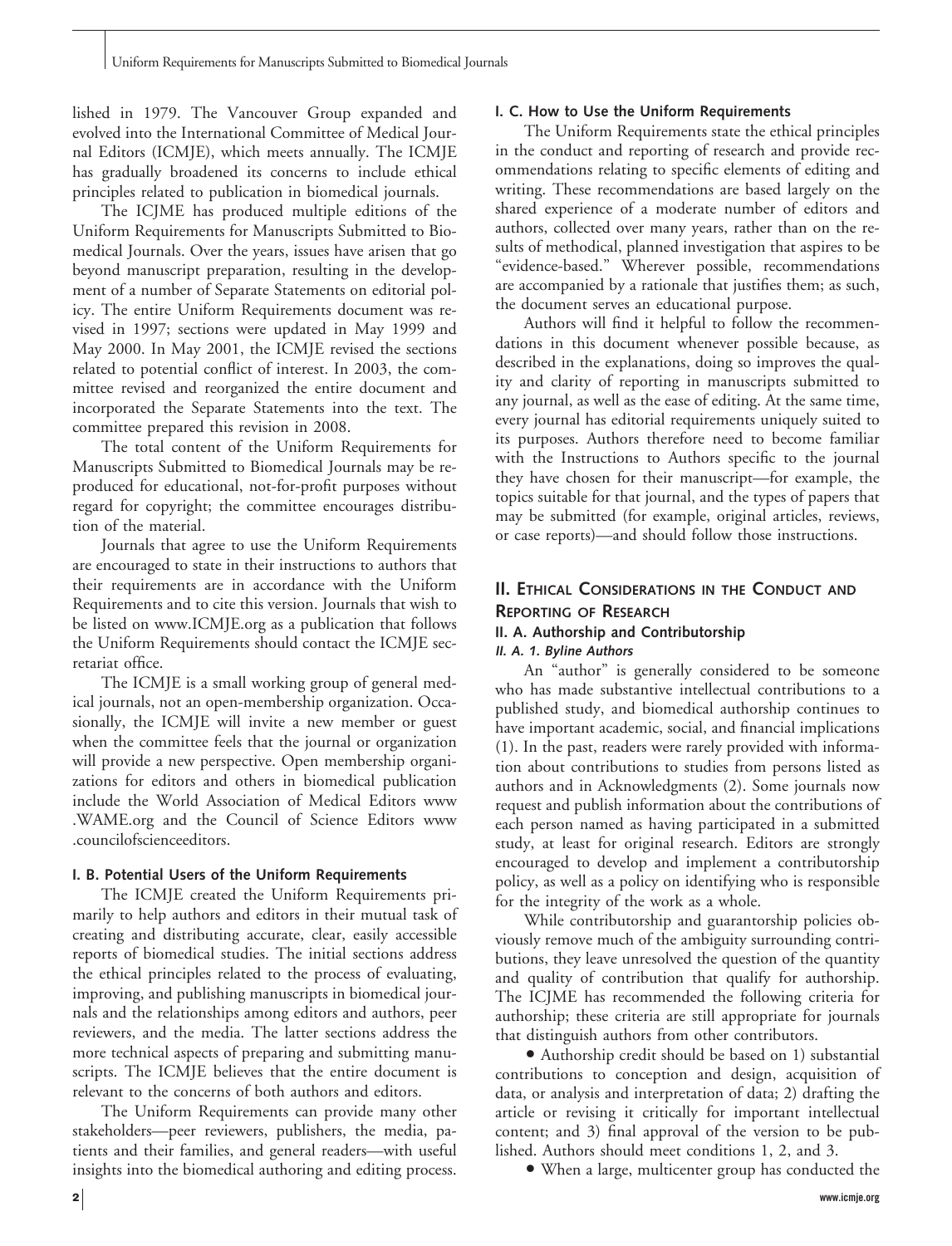work, the group should identify the individuals who accept direct responsibility for the manuscript (3). These individuals should fully meet the criteria for authorship/contributorship defined above and editors will ask these individuals to complete journal-specific author and conflict-of-interest disclosure forms. When submitting a manuscript authored by a group, the corresponding author should clearly indicate the preferred citation and identify all individual authors as well as the group name. Journals generally list other members of the group in the Acknowledgments. The NLM indexes the group name and the names of individuals the group has identified as being directly responsible for the manuscript; it also lists the names of collaborators if they are listed in Acknowledgments.

 $\bullet$  Acquisition of funding, collection of data, or general supervision of the research group alone does not constitute authorship.

• All persons designated as authors should qualify for authorship, and all those who qualify should be listed.

 $\bullet$  Each author should have participated sufficiently in the work to take public responsibility for appropriate portions of the content.

Some journals now also request that one or more authors, referred to as "guarantors," be identified as the persons who take responsibility for the integrity of the work as a whole, from inception to published article, and publish that information.

Increasingly, authorship of multicenter trials is attributed to a group. All members of the group who are named as authors should fully meet the above criteria for authorship/contributorship.

The group should jointly make decisions about contributors/authors before submitting the manuscript for publication. The corresponding author/guarantor should be prepared to explain the presence and order of these individuals. It is not the role of editors to make authorship/ contributorship decisions or to arbitrate conflicts related to authorship.

#### **II. A. 2. Contributors Listed in Acknowledgments**

All contributors who do not meet the criteria for authorship should be listed in an acknowledgments section. Examples of those who might be acknowledged include a person who provided purely technical help, writing assistance, or a department chairperson who provided only general support. Editors should ask corresponding authors to declare whether they had assistance with study design, data collection, data analysis, or manuscript preparation. If such assistance was available, the authors should disclose the identity of the individuals who provided this assistance and the entity that supported it in the published article. Financial and material support should also be acknowledged.

Groups of persons who have contributed materially to the paper but whose contributions do not justify authorship may be listed under such headings as "clinical investigators" or "participating investigators," and their function or contribution should be described—for example, "served as scientific advisors," "critically reviewed the study proposal," "collected data," or "provided and cared for study patients." Because readers may infer their endorsement of the data and conclusions, these persons must give written permission to be acknowledged.

### **II. B. Editorship**

#### **II. B. 1. The Role of the Editor**

The editor of a journal is the person responsible for its entire content. Owners and editors of medical journals have a common endeavor—publication of a reliable, readable journal produced with due respect for the stated aims of the journal and for costs. Owners and editors, however, have different functions. Owners have the right to appoint and dismiss editors and to make important business decisions in which editors should be involved to the fullest extent possible. Editors must have full authority for determining the editorial content of the journal. The concept of editorial freedom should be resolutely defended by editors even to the extent of their placing their positions at stake. To secure this freedom in practice, the editor should have direct access to the highest level of ownership, not to a delegated manager.

Editors of medical journals should have a contract that clearly states his or her rights and duties, the general terms of the appointment, and the mechanisms for resolving conflict.

An independent editorial advisory board may be useful in helping the editor establish and maintain editorial policy.

#### **II. B. 2. Editorial Freedom**

The ICMJE adopts the World Association of Medical Editors' definition of editorial freedom. According to this definition, editorial freedom, or independence, is the concept that editors-in-chief have full authority over the editorial content of their journal and the timing of publication of that content. Journal owners should not interfere in the evaluation, selection, or editing of individual articles either directly or by creating an environment that strongly influences decisions. Editors should base decisions on the validity of the work and its importance to the journal's readers not on the commercial success of the journal. Editors should be free to express critical but responsible views about all aspects of medicine without fear of retribution, even if these views conflict with the commercial goals of the publisher. Editors and editors' organizations have the obligation to support the concept of editorial freedom and to draw major transgressions of such freedom to the attention of the international medical, academic, and lay communities.

#### **II. C. Peer Review**

Unbiased, independent, critical assessment is an intrinsic part of all scholarly work, including the scientific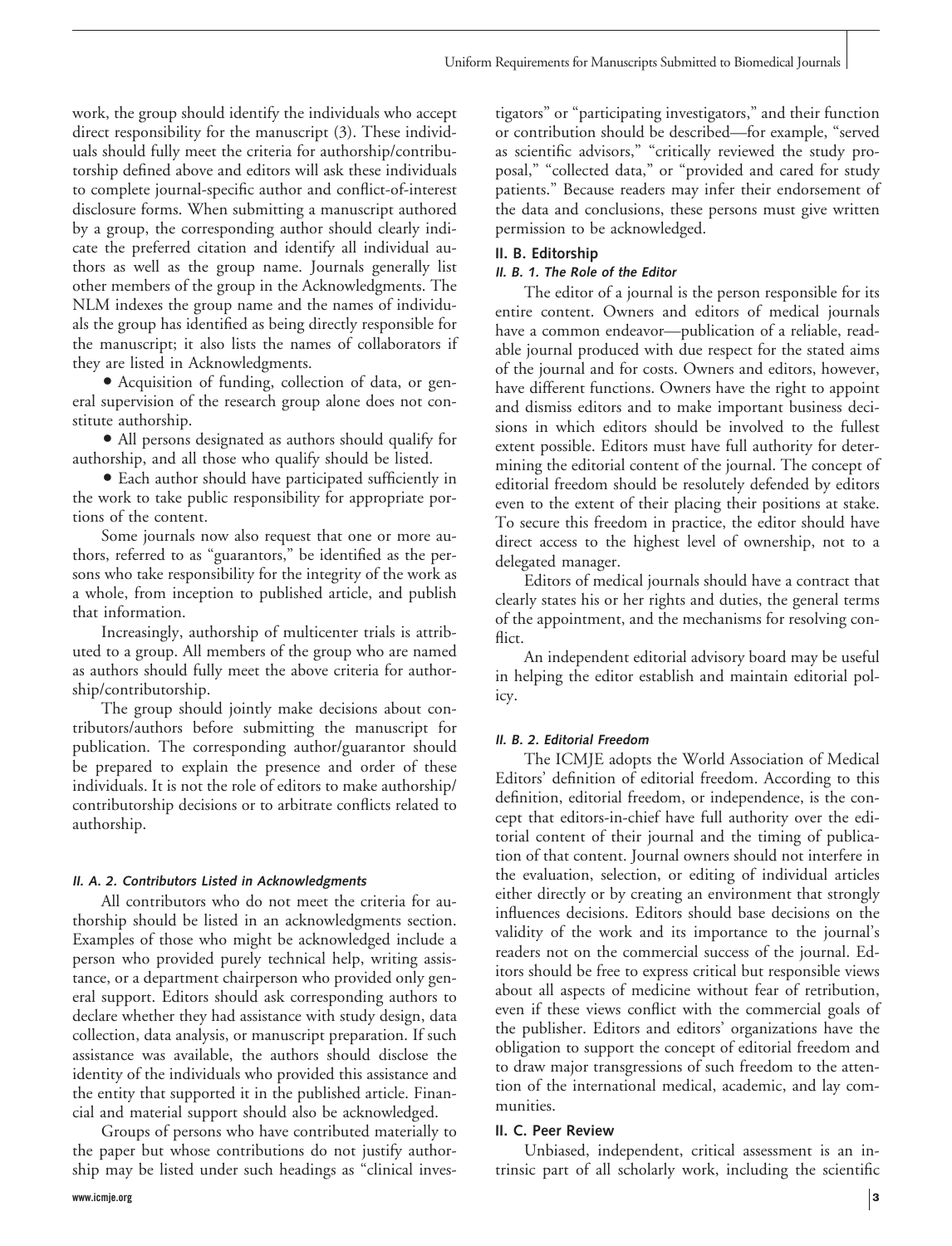process. Peer review is the critical assessment of manuscripts submitted to journals by experts who are not part of the editorial staff. Peer review can therefore be viewed as an important extension of the scientific process. Although its actual value has been little studied and is widely debated (4), peer review helps editors decide which manuscripts are suitable for their journals and helps authors and editors to improve the quality of reporting. A peer-reviewed journal submits most of its published research articles for outside review. The number and kinds of manuscripts sent for review, the number of reviewers, the reviewing procedures, and the use made of the reviewers' opinions may vary. In the interests of transparency, each journal should publicly disclose its policies in its Instructions to Authors.

# **II. D. Conflicts of Interest**

Public trust in the peer-review process and the credibility of published articles depend in part on how well conflict of interest is handled during writing, peer review, and editorial decision making. Conflict of interest exists when an author (or the author's institution), reviewer, or editor has financial or personal relationships that inappropriately influence (bias) his or her actions (such relationships are also known as dual commitments, competing interests, or competing loyalties). These relationships vary from negligible to great potential for influencing judgment. Not all relationships represent true conflict of interest. On the other hand, the potential for conflict of interest can exist regardless of whether an individual believes that the relationship affects his or her scientific judgment. Financial relationships (such as employment, consultancies, stock ownership, honoraria, and paid expert testimony) are the most easily identifiable conflicts of interest and the most likely to undermine the credibility of the journal, the authors, and of science itself. However, conflicts can occur for other reasons, such as personal relationships, academic competition, and intellectual passion.

All participants in the peer-review and publication process must disclose all relationships that could be viewed as potential conflicts of interest. Disclosure of such relationships is also important in connection with editorials and review articles, because it can be more difficult to detect bias in these types of publications than in reports of original research. Editors may use information disclosed in conflict-of-interest and financial-interest statements as a basis for editorial decisions. Editors should publish this information if they believe it is important in judging the manuscript.

#### **II. D. 1. Potential Conflicts of Interest Related to Individual Authors' Commitments**

When authors submit a manuscript, whether an article or a letter, they are responsible for disclosing all financial and personal relationships that might bias their work. To prevent ambiguity, authors must state explicitly whether potential conflicts do or do not exist. Authors should do so in the manuscript on a conflict-of-interest notification page that follows the title page, providing additional detail, if necessary, in a cover letter that accompanies the manuscript. *(See Section IV. A. 3. Conflict-of-Interest Notification Page)*

Authors should identify Individuals who provide writing or other assistance and disclose the funding source for this assistance.

Investigators must disclose potential conflicts to study participants and should state in the manuscript whether they have done so.

Editors also need to decide whether to publish information disclosed by authors about potential conflicts. If doubt exists, it is best to err on the side of publication.

### **II. D. 2. Potential Conflicts of Interest Related to Project Support**

Increasingly, individual studies receive funding from commercial firms, private foundations, and government. The conditions of this funding have the potential to bias and otherwise discredit the research.

Scientists have an ethical obligation to submit creditable research results for publication. Moreover, as the persons directly responsible for their work, researchers should not enter into agreements that interfere with their access to the data and their ability to analyze them independently, and to prepare and publish manuscripts. Authors should describe the role of the study sponsor, if any, in study design; collection, analysis, and interpretation of data; writing the report; and the decision to submit the report for publication. If the supporting source had no such involvement, the authors should so state. Biases potentially introduced when sponsors are directly involved in research are analogous to methodological biases. Some journals, therefore, choose to include information in the Methods section about the sponsor's involvement.

Editors may request that authors of a study funded by an agency with a proprietary or financial interest in the outcome sign a statement, such as "I had full access to all of the data in this study and I take complete responsibility for the integrity of the data and the accuracy of the data analysis." Editors should be encouraged to review copies of the protocol and/or contracts associated with project-specific studies before accepting such studies for publication. Editors may choose not to consider an article if a sponsor has asserted control over the authors' right to publish.

#### **II. D. 3. Potential Conflicts of Interest Related to Commitments of Editors, Journal Staff, or Reviewers**

Editors should avoid selecting external peer reviewers with obvious potential conflicts of interest–for example, those who work in the same department or institution as any of the authors. Authors often provide editors with the names of persons they feel should not be asked to review a manuscript because of potential, usually professional, con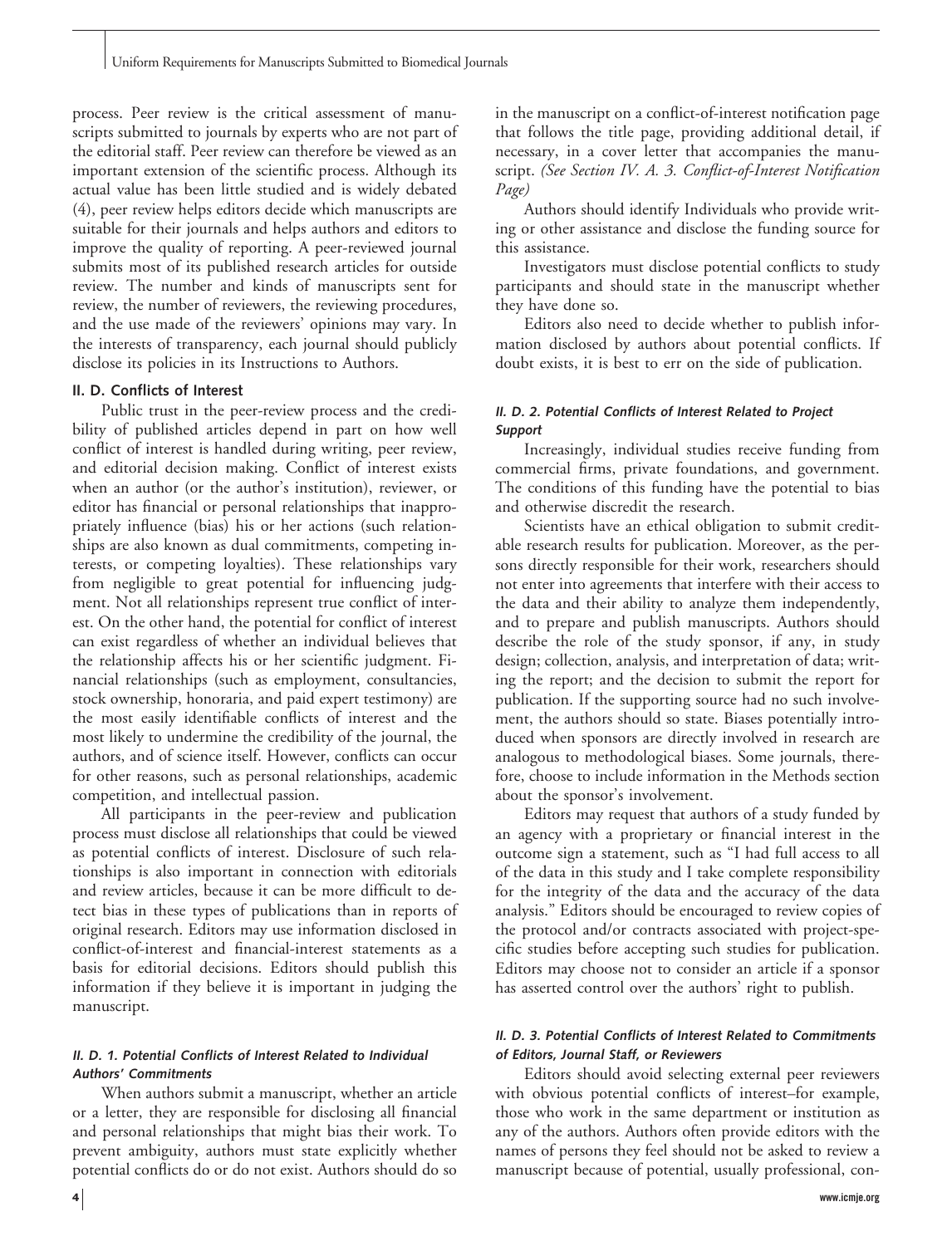flicts of interest. When possible, authors should be asked to explain or justify their concerns; that information is important to editors in deciding whether to honor such requests.

Reviewers must disclose to editors any conflicts of interest that could bias their opinions of the manuscript, and they should recuse themselves from reviewing specific manuscripts if the potential for bias exists. As in the case of authors, silence on the part of reviewers concerning potential conflicts may mean either that conflicts exist and the reviewer has failed to disclose them or conflicts do not exist. Reviewers must therefore also be asked to state explicitly whether conflicts do or do not exist. Reviewers must not use knowledge of the work, before its publication, to further their own interests.

Editors who make final decisions about manuscripts must have no personal, professional, or financial involvement in any of the issues they might judge. Other members of the editorial staff, if they participate in editorial decisions, must provide editors with a current description of their financial interests (as they might relate to editorial judgments) and recuse themselves from any decisions in which a conflict of interest exists. Editorial staff must not use information gained through working with manuscripts for private gain. Editors should publish regular disclosure statements about potential conflicts of interests related to the commitments of journal staff.

#### **II. E. Privacy and Confidentiality**

#### **II. E. 1. Patients and Study Participants**

Patients have a right to privacy that should not be violated without informed consent. Identifying information, including names, initials, or hospital numbers, should not be published in written descriptions, photographs, or pedigrees unless the information is essential for scientific purposes and the patient (or parent or guardian) gives written informed consent for publication. Informed consent for this purpose requires that an identifiable patient be shown the manuscript to be published. Authors should disclose to these patients whether any potential identifiable material might be available via the Internet as well as in print after publication. Patient consent should be written and archived either with the journal, the authors, or both, as dictated by local regulations or laws. Applicable laws vary from locale to locale, and journals should establish their own policies with legal guidance.

Nonessential identifying details should be omitted. Informed consent should be obtained if there is any doubt that anonymity can be maintained. For example, masking the eye region in photographs of patients is inadequate protection of anonymity. If identifying characteristics are altered to protect anonymity, such as in genetic pedigrees, authors should provide assurance, and editors should so note, that such alterations do not distort scientific meaning.

The requirement for informed consent should be included in the journal's Instructions for Authors. When in-

**www.icmje.org 5**

formed consent has been obtained, it should be indicated in the published article.

#### **II. E. 2. Authors and Reviewers**

Manuscripts must be reviewed with due respect for authors' confidentiality. In submitting their manuscripts for review, authors entrust editors with the results of their scientific work and creative effort, on which their reputation and career may depend. Authors' rights may be violated by disclosure of the confidential details during review of their manuscript. Reviewers also have rights to confidentiality, which must be respected by the editor. Confidentiality may have to be breached if dishonesty or fraud is alleged but otherwise must be honored.

Editors must not disclose information about manuscripts (including their receipt, content, status in the reviewing process, criticism by reviewers, or ultimate fate) to anyone other than the authors and reviewers. This includes requests to use the materials for legal proceedings.

Editors must make clear to their reviewers that manuscripts sent for review are privileged communications and are the private property of the authors. Therefore, reviewers and members of the editorial staff must respect the authors' rights by not publicly discussing the authors' work or appropriating their ideas before the manuscript is published. Reviewers must not be allowed to make copies of the manuscript for their files and must be prohibited from sharing it with others, except with the editor's permission. Reviewers should return or destroy copies of manuscripts after submitting reviews. Editors should not keep copies of rejected manuscripts.

Reviewer comments should not be published or otherwise publicized without permission of the reviewer, author, and editor.

Opinions differ on whether reviewers should remain anonymous. Authors should consult the Information for Authors of the journal to which they have chosen to submit a manuscript to determine whether reviews are anonymous. When comments are not signed, the reviewers' identity must not be revealed to the author or anyone else without the reviewers' permission.

Some journals publish reviewers' comments with the manuscript. No such procedure should be adopted without the consent of the authors and reviewers. However, reviewers' comments should be sent to other persons reviewing the same manuscript, which helps reviewers learn from the review process. Reviewers also may be notified of the editor's decision to accept or reject a manuscript.

#### **II. F. Protection of Human Subjects and Animals in Research**

When reporting experiments on human subjects, authors should indicate whether the procedures followed were in accordance with the ethical standards of the responsible committee on human experimentation (institutional and national) and with the Helsinki Declaration of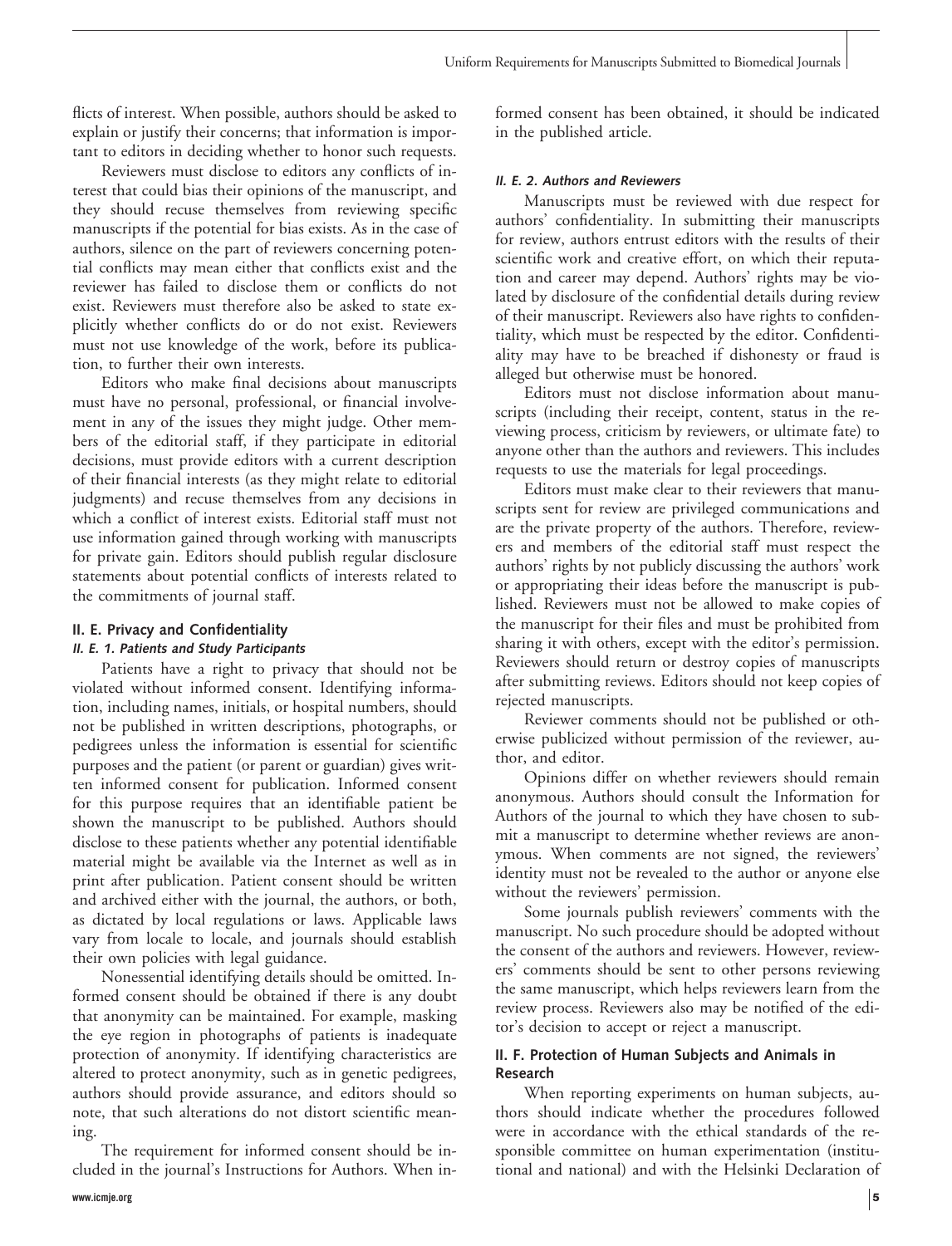1975, as revised in 2000 (5). If doubt exists whether the research was conducted in accordance with the Helsinki Declaration, the authors must explain the rationale for their approach and demonstrate that the institutional review body explicitly approved the doubtful aspects of the study. When reporting experiments on animals, authors should indicate whether the institutional and national guide for the care and use of laboratory animals was followed.

# **III. PUBLISHING AND EDITORIAL ISSUES RELATED TO PUBLICATION IN BIOMEDICAL JOURNALS**

### **III. A. Obligation to Publish Negative Studies**

Editors should consider seriously for publication any carefully done study of an important question, relevant to their readers, whether the results for the primary or any additional outcome are statistically significant. Failure to submit or publish findings because of lack of statistical significance is an important cause of publication bias.

#### **III. B. Corrections, Retractions, and "Expressions of Concern"**

Editors must assume initially that authors are reporting work based on honest observations. Nevertheless, two types of difficulty may arise.

First, errors may be noted in published articles that require the publication of a correction or erratum on part of the work. The corrections should appear on a numbered page, be listed in the Table of Contents, include the complete original citation, and link to the original article and vice versa if online. It is conceivable that an error could be so serious as to vitiate the entire body of the work, but this is unlikely and should be addressed by editors and authors on an individual basis. Such an error should not be confused with inadequacies exposed by the emergence of new scientific information in the normal course of research. The latter requires no corrections or withdrawals.

The second type of difficulty is scientific fraud. If substantial doubts arise about the honesty or integrity of work, either submitted or published, it is the editor's responsibility to ensure that the question is appropriately pursued, usually by the authors' sponsoring institution. Ordinarily it is not the responsibility of the editor to conduct a full investigation or to make a determination; that responsibility lies with the institution where the work was done or with the funding agency. The editor should be promptly informed of the final decision, and if a fraudulent paper has been published, the journal must print a retraction. If this method of investigation does not result in a satisfactory conclusion, the editor may choose to conduct his or her own investigation. As an alternative to retraction, the editor may choose to publish an expression of concern about aspects of the conduct or integrity of the work.

The retraction or expression of concern, so labeled, should appear on a numbered page in a prominent section of the print journal as well as in the online version, be listed in the Table of Contents page, and include in its heading the title of the original article. It should not simply be a letter to the editor. Ideally, the first author of the retraction should be the same as that of the article, although under certain circumstances the editor may accept retractions by other responsible persons. The text of the retraction should explain why the article is being retracted and include a complete citation reference to that article.

The validity of previous work by the author of a fraudulent paper cannot be assumed. Editors may ask the author's institution to assure them of the validity of earlier work published in their journals or to retract it. If this is not done, editors may choose to publish an announcement expressing concern that the validity of previously published work is uncertain.

Editors who have questions related to editorial or scientific misconduct may find it useful to consult the excellent flow charts that the Committee on Publication Ethics (COPE) has developed (www.publicationethics.org.uk ). COPE, which was formed in 1997, is a forum in which editors of peer-reviewed journals can discuss issues related to the integrity of the scientific record; it supports and encourages editors to report, catalogue, and instigate investigations into ethical problems in the publication process. COPE's major objective is to provide a sounding board for editors struggling with how best to deal with possible breaches in research and publication ethics.

# **III. C. Copyright**

Many biomedical journals ask authors to transfer copyright to the journal. However, an increasing number of "open-access" journals do not require transfer of copyright. Editors should make their position on copyright transfer clear to authors and to others who might be interested in using editorial content from their journals. The copyright status of articles in a given journal can vary: Some content cannot be copyrighted (for example, articles written by employees of the U.S. and some other governments in the course of their work); editors may agree to waive copyright on others; and still others may be protected under serial rights (that is, use in publications other than journals, including electronic publications, is permitted).

# **III. D. Overlapping Publications**

# **III. D. 1. Duplicate Submission**

Most biomedical journals will not consider manuscripts that are simultaneously being considered by other journals. Among the principal considerations that have led to this policy are: 1) the potential for disagreement when two (or more) journals claim the right to publish a manuscript that has been submitted simultaneously to more than one; and 2) the possibility that two or more journals will unknowingly and unnecessarily undertake the work of peer review, edit the same manuscript, and publish the same article.

However, editors of different journals may decide to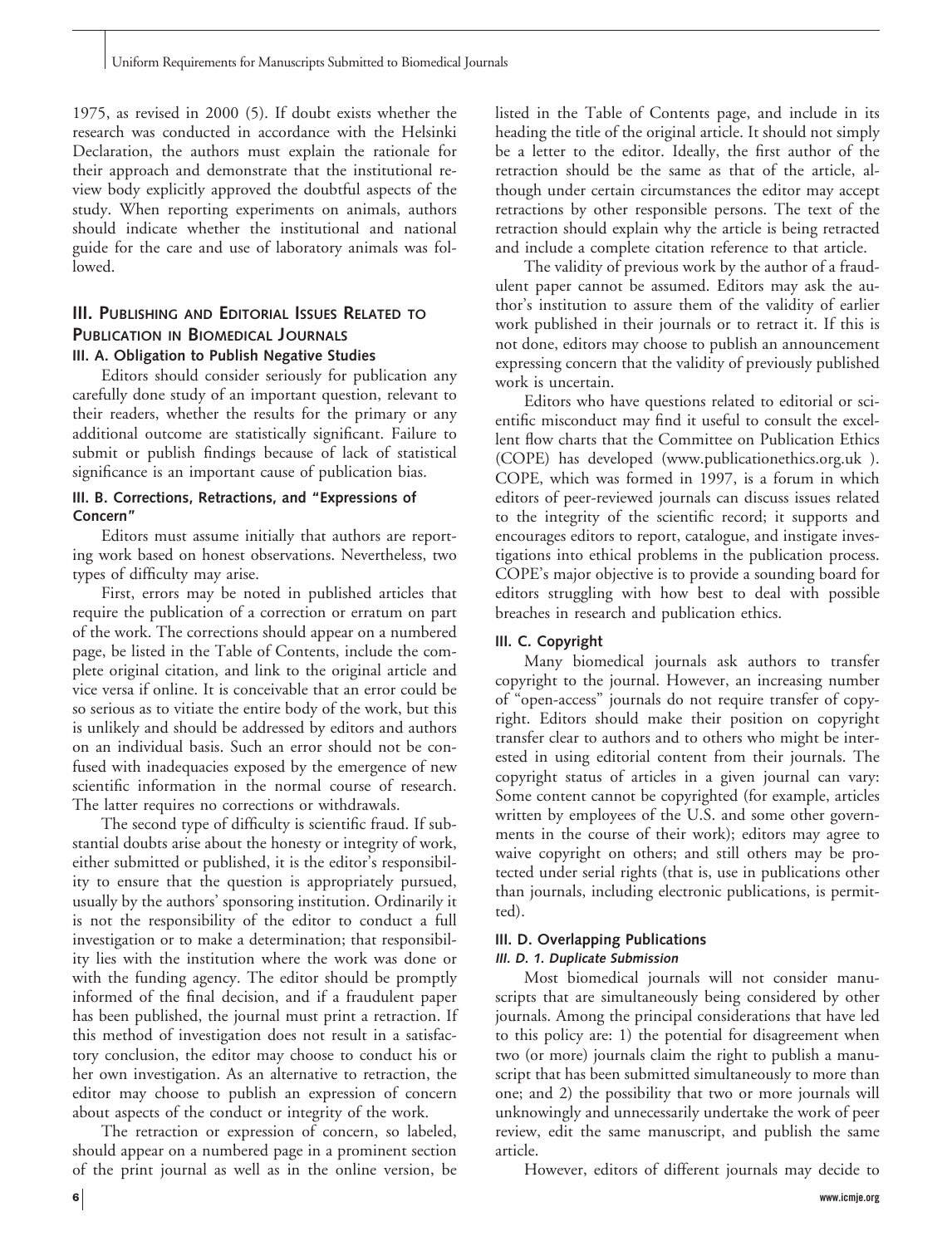simultaneously or jointly publish an article if they believe that doing so would be in the best interest of public health.

#### **III. D. 2. Redundant Publication**

Redundant (or duplicate) publication is publication of a paper that overlaps substantially with one already published in print or electronic media.

Readers of primary source periodicals, whether print or electronic, deserve to be able to trust that what they are reading is original unless there is a clear statement that the author and editor are intentionally republishing an article. The bases of this position are international copyright laws, ethical conduct, and cost-effective use of resources. Duplicate publication of original research is particularly problematic, since it can result in inadvertent double counting or inappropriate weighting of the results of a single study, which distorts the available evidence.

Most journals do not wish to receive papers on work that has already been reported in large part in a published article or is contained in another paper that has been submitted or accepted for publication elsewhere, in print or in electronic media. This policy does not preclude the journal considering a paper that has been rejected by another journal, or a complete report that follows publication of a preliminary report, such as an abstract or poster displayed at a professional meeting. It also does not prevent journals from considering a paper that has been presented at a scientific meeting but was not published in full or that is being considered for publication in a proceedings or similar format. Brief press reports of scheduled meetings are not usually regarded as breaches of this rule, but they may be if additional data or copies of tables and figures amplify such reports. The ICMJE does not consider results posted in clinical trial registries as previous publication if the results are presented in the same, ICMJE-accepted registry in which initial registration of trial methods occurred and if the results are posted in the form of a brief structured abstract or table. The ICMJE also believes that the results registry should either cite full publications of the results when available or include a statement that indicates that the results have not yet been published in a peer-reviewed journal.

When submitting a paper, the author must always make a complete statement to the editor about all submissions and previous reports (including meeting presentations and posting of results in registries) that might be regarded as redundant or duplicate publication. The author must alert the editor if the manuscript includes subjects about which the authors have published a previous report or have submitted a related report to another publication. Any such report must be referred to and referenced in the new paper. Copies of such material should be included with the submitted manuscript to help the editor decide how to handle the matter.

If redundant or duplicate publication is attempted or

occurs without such notification, authors should expect editorial action to be taken. At the least, prompt rejection of the submitted manuscript should be expected. If the editor was not aware of the violations and the article has already been published, then a notice of redundant or duplicate publication will probably be published with or without the author's explanation or approval.

Preliminary reporting to public media, governmental agencies, or manufacturers of scientific information described in a paper or a letter to the editor that has been accepted but not yet published violates the policies of many journals. Such reporting may be warranted when the paper or letter describes major therapeutic advances or public health hazards, such as serious adverse effects of drugs, vaccines, other biological products, or medicinal devices, or reportable diseases. This reporting should not jeopardize publication, but should be discussed with and agreed upon by the editor in advance.

#### **III. D. 3. Acceptable Secondary Publication**

Certain types of articles, such as guidelines produced by governmental agencies and professional organizations, may need to reach the widest possible audience. In such instances, editors sometimes deliberately publish material that is also being published in other journals, with the agreement of the authors and the editors of those journals. Secondary publication for various other reasons, in the same or another language, especially in other countries, is justifiable and can be beneficial provided that the following conditions are met.

1. The authors have received approval from the editors of both journals; the editor concerned with secondary publication must have a photocopy, reprint, or manuscript of the primary version.

2. The priority of the primary publication is respected by a publication interval of at least 1 week (unless specifically negotiated otherwise by both editors).

3. The paper for secondary publication is intended for a different group of readers; an abbreviated version could be sufficient.

4. The secondary version faithfully reflects the data and interpretations of the primary version.

5. The footnote on the title page of the secondary version informs readers, peers, and documenting agencies that the paper has been published in whole or in part and states the primary reference. A suitable footnote might read: "This article is based on a study first reported in the [title of journal, with full reference]."

Permission for such secondary publication should be free of charge.

6. The title of the secondary publication should indicate that it is a secondary publication (complete republication, abridged republication, complete translation, or abridged translation) of a primary publication. Of note, the NLM does not consider translations to be "republica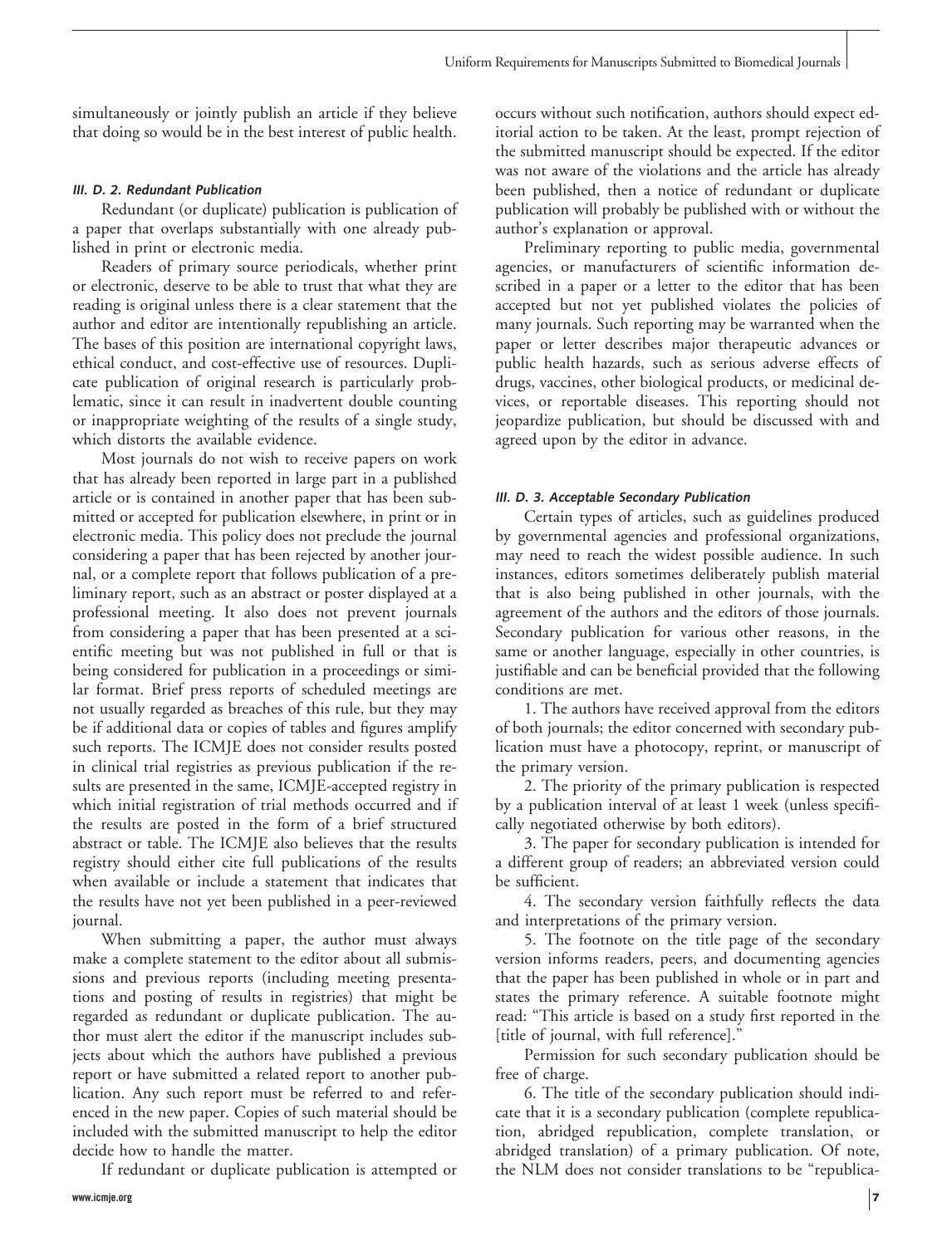tions" and does not cite or index translations when the original article was published in a journal that is indexed in MEDLINE.

7. Editors of journals that simultaneously publish in multiple languages should understand that NLM indexes the primary language version. When the full text of an article appears in more than one language in a journal issue (such as Canadian journals with the article in both English and French), both languages are indicated in the MED-LINE citation (for example, Mercer K. The relentless challenge in health care. Healthc Manage Forum. 2008 Summer;21(2):4-5. English, French. No abstract available. PMID:18795553.)

### **III. D. 4. Competing Manuscripts Based on the Same Study**

Publication of manuscripts to air the disputes of coinvestigators may waste journal space and confuse readers. On the other hand, if editors knowingly publish a manuscript written by only some of a collaborating team, they could be denying the rest of the team their legitimate coauthorship rights and journal readers access to legitimate differences of opinion about the interpretation of a study.

Two kinds of competing submissions are considered: submissions by coworkers who disagree on the analysis and interpretation of their study, and submissions by coworkers who disagree on what the facts are and which data should be reported.

Setting aside the unresolved question of ownership of the data, the following general observations may help editors and others address such problems.

*III. D. 4. a. Differences in Analysis or Interpretation* If the dispute centers on the analysis or interpretation of data, the authors should submit a manuscript that clearly presents both versions. The difference of opinion should be explained in a cover letter. The normal process of peer and editorial review may help the authors to resolve their disagreement regarding analysis or interpretation.

If the dispute cannot be resolved and the study merits publication, both versions should be published. Options include publishing two papers on the same study, or a single paper with two analyses or interpretations. In such cases, it would be appropriate for the editor to publish a statement outlining the disagreement and the journal's involvement in attempts to resolve it.

*III. D. 4. b. Differences in Reported Methods or Results* If the dispute centers on differing opinions of what was actually done or observed during the study, the journal editor should refuse publication until the disagreement is resolved. Peer review cannot be expected to resolve such problems. If there are allegations of dishonesty or fraud, editors should inform the appropriate authorities; authors should be notified of an editor's intention to report a suspicion of research misconduct.

#### **III. D. 5. Competing Manuscripts Based on the Same Database**

Editors sometimes receive manuscripts from separate research groups that have analyzed the same data set (for example, from a public database). The manuscripts may differ in their analytic methods, conclusions, or both. Each manuscript should be considered separately. If interpretation of the data is very similar, it is reasonable but not mandatory for editors to give preference to the manuscript that was received first. However, editorial consideration of multiple submissions may be justified under these circumstances, and there may even be a good reason to publish more than one manuscript because different analytical approaches may be complementary and equally valid.

# **III. E. Correspondence**

The corresponding author/guarantor has primary responsibility for correspondence with the journal, but the ICMJE recommends that editors send a copy of any correspondence to all listed authors.

Biomedical journals should provide the readership with a mechanism for submitting comments, questions, or criticisms about published articles, as well as brief reports and commentary unrelated to previously published articles. This probably but not necessarily takes the form of a correspondence section or column. The authors of articles discussed in correspondence should be given an opportunity to respond, preferably in the same issue in which the original correspondence appears. Authors of correspondence should be asked to declare any competing or conflicting interests.

Published correspondence may be edited for length, grammatical correctness, and journal style. Alternatively, editors may choose to publish unedited correspondence, for example in rapid-response sections on the Internet. The journal should declare its editorial practices in this regard. Authors should approve editorial changes that alter the substance or tone of a letter or response. In all instances, editors must make an effort to screen out discourteous, inaccurate, or libelous statements and should not allow ad hominem arguments intended to discredit opinions or findings.

Although editors have the prerogative to reject correspondence that is irrelevant, uninteresting, or lacking cogency, they have a responsibility to allow a range of opinions to be expressed. The correspondence column should not be used merely to promote the journal's or the editors' point of view.

In the interests of fairness and to keep correspondence within manageable proportions, journals may want to set time limits for responding to published material and for debate on a given topic. Journals should also decide whether they would notify authors when correspondence bearing on their published work is going to appear in standard or rapid-response sections. Journals should also set policy with regard to the archiving of unedited correspon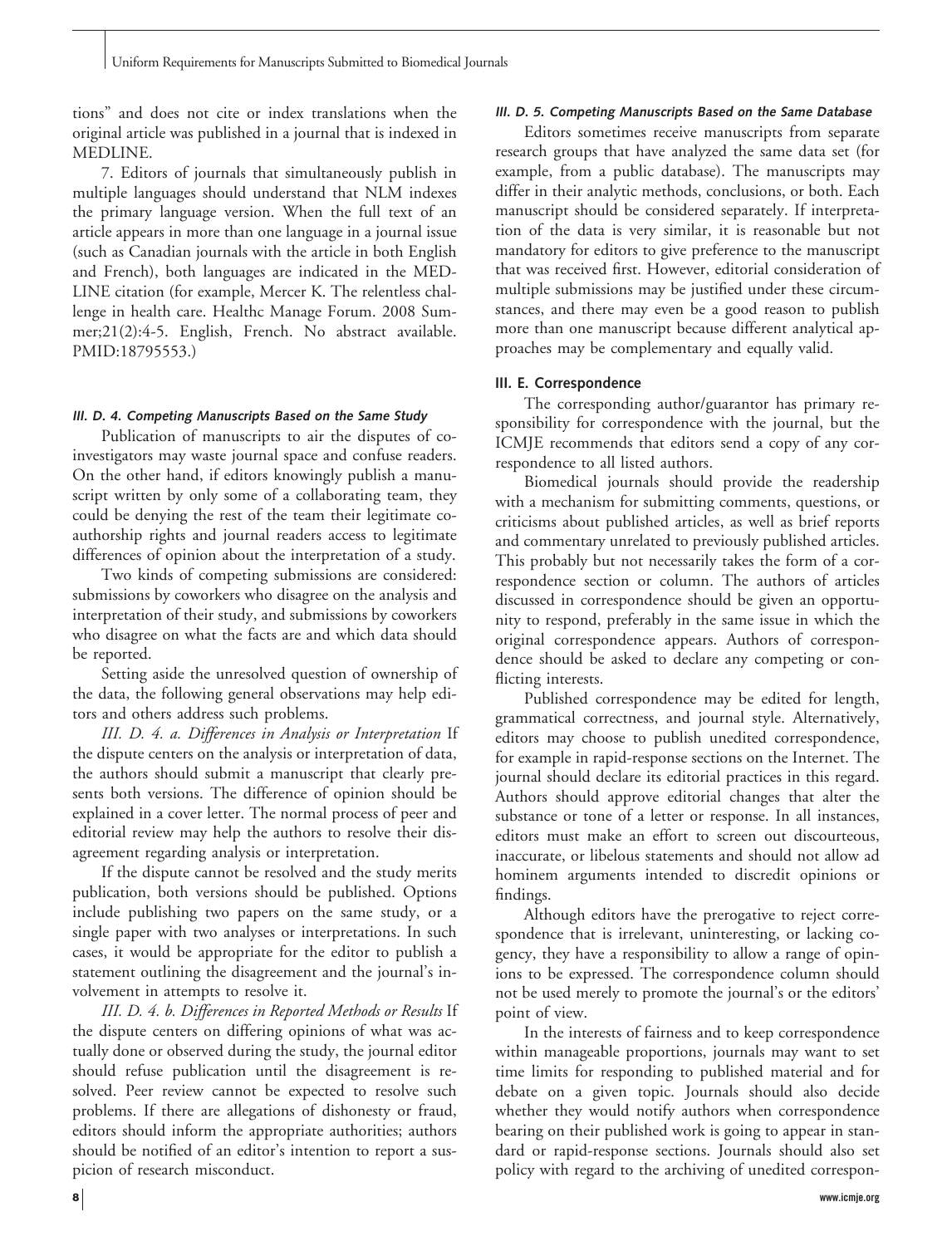dence that appears online. These policies should be published both in print and electronic versions of the journal.

#### **III. F. Supplements, Theme Issues, and Special Series**

Supplements are collections of papers that deal with related issues or topics, are published as a separate issue of the journal or as part of a regular issue, and are usually funded by sources other than the journal's publisher. Supplements can serve useful purposes: education, exchange of research information, ease of access to focused content, and improved cooperation between academic and corporate entities. Because funding sources can bias the content of supplements through the choice of topics and viewpoints, journals should consider adopting the following principles. These same principles apply to theme issues or special series that have external funding and/or guest editors.

1. The journal editor must take full responsibility for the policies, practices, and content of supplements, including complete control of the decision to publish all portions of the supplement. Editing by the funding organization should not be permitted.

2. The journal editor must retain the authority to send supplement manuscripts for external peer review and to reject manuscripts submitted for the supplement. These conditions should be made known to authors and external supplement editors before beginning editorial work on the supplement.

3. The journal editor must approve the appointment of any external editor of the supplement and take responsibility for the work of the external editor.

4. The sources of funding for the research, publication, and products of the funding source that are considered in the supplement should be clearly stated and prominently located in the supplement, preferably on each page. Whenever possible, supplements should be funded by more than one sponsor.

5. Advertising in supplements should follow the same policies as those of the rest of the journal.

6. Journal editors must enable readers to distinguish readily between ordinary editorial pages and supplement pages.

7. Journal editors and supplement editors must not accept personal favors or remuneration from sponsors of supplements.

8. Secondary publication in supplements (republication of papers published elsewhere) should be clearly identified by the citation of the original paper. Supplements should avoid redundant or duplicate publication. Supplements should not republish research results, but republication of guidelines or other material in the public interest might be appropriate.

9. The principles of authorship and disclosure of potential conflicts of interest discussed elsewhere in this document should be applied to supplements.

#### **III. G. Electronic Publishing**

Most biomedical journals are now published in electronic as well as print versions, and some are published only in electronic form. Because electronic publishing (which includes the Internet) is the same as publishing in print, in the interests of clarity and consistency the recommendations of this document should be applied to electronically published medical and health information.

The nature of electronic publication requires some special considerations, both within and beyond this document. At a minimum, Web sites should indicate the following: names, appropriate credentials, affiliations, and relevant conflicts of interest of editors, authors, and contributors; documentation and attribution of references and sources for all content; information about copyright; disclosure of site ownership; and disclosure of sponsorship, advertising, and commercial funding.

Linking from one health or medical Internet site to another may be perceived as an implicit recommendation of the quality of the second site. Journals thus should exercise caution in linking to other sites; when users are linking to another site, it may be helpful to provide an explicit statement that they are leaving the journal's site. Links to other sites posted as a result of financial considerations should be clearly indicated as such. All dates of content posting and updating should be indicated. In electronic layout as in print, advertising and promotional messages should not be juxtaposed with editorial content, and commercial content should be clearly identified as such.

Electronic publication is in flux. Editors should develop, make available to authors, and implement policies on issues unique to electronic publishing. These issues include archiving, error correction, version control, choice of the electronic or print version of the journal as the journal of record, and publication of ancillary material.

Under no circumstances should a journal remove an article from its Web site or archive. If a correction or retraction becomes necessary, the explanation must be labeled appropriately and communicated as soon as possible on a citable page in a subsequent issue of the journal.

Preservation of electronic articles in a permanent archive is essential for the historical record. Access to the archive should be immediate and should be controlled by a third party, such as a library, instead of the publisher. Deposition in multiple archives is encouraged.

#### **III. H. Advertising**

Most medical journals carry advertising, which generates income for their publishers, but advertising must not be allowed to influence editorial decisions. Journals should have formal, explicit, written policies for advertising in both print and electronic versions; Web site advertising policy should parallel that for the print version to the extent possible. Editors must have full and final authority for approving advertisements and enforcing advertising policy.

When possible, editors should make use of the judg-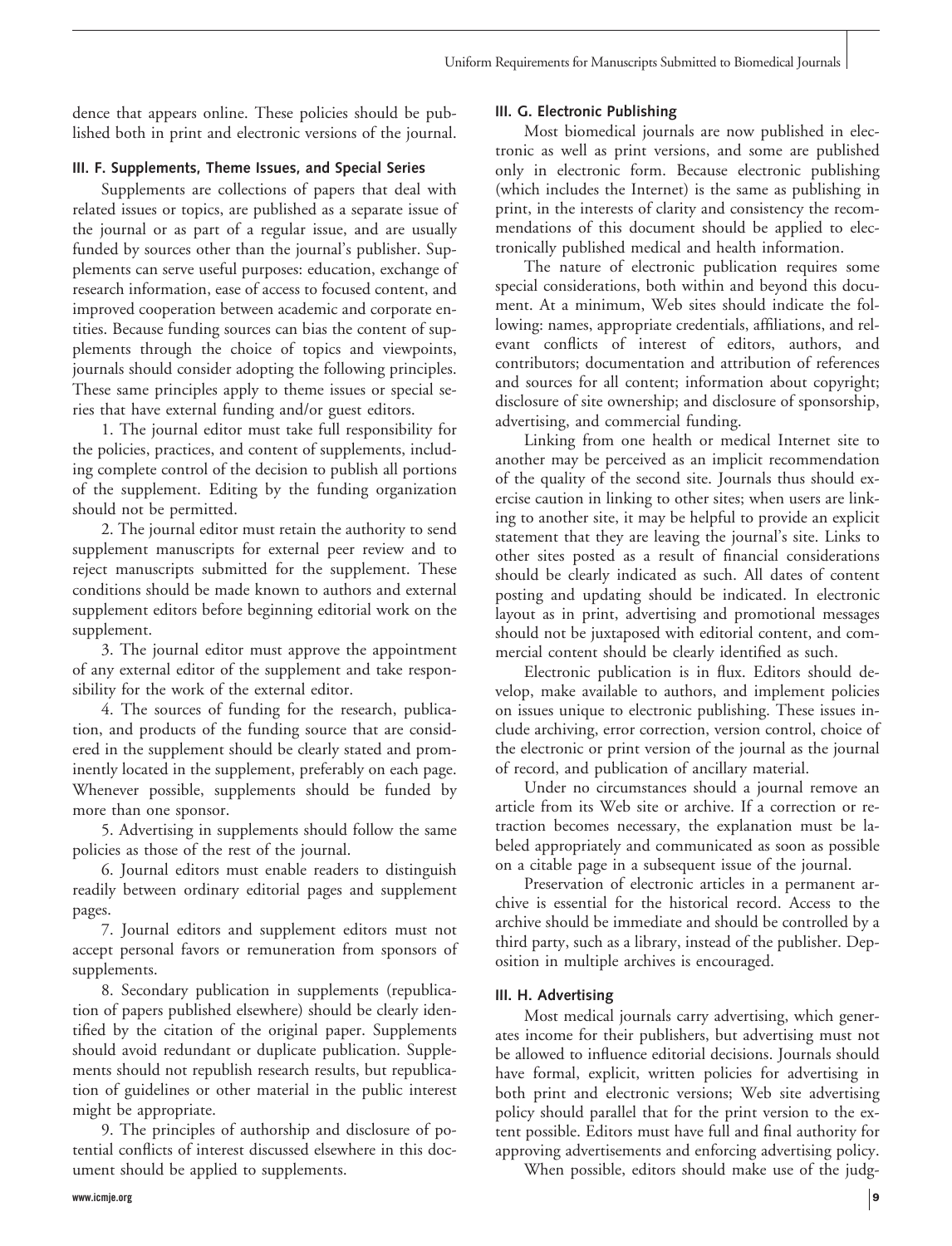ments of independent bodies for reviewing advertising. Readers should be able to distinguish readily between advertising and editorial material. The juxtaposition of editorial and advertising material on the same products or subjects should be avoided. Interleafing advertising pages within articles interrupts the flow of editorial content and should be discouraged. Advertising should not be sold on the condition that it will appear in the same issue as a particular article.

Journals should not be dominated by advertising, but editors should be careful about publishing advertisements from only one or two advertisers, as readers may perceive that these advertisers have influenced the editor.

Journals should not carry advertisements for products that have proved to be seriously harmful to health—for example, tobacco. Editors should ensure that existing regulatory or industry standards for advertisements specific to their country are enforced, or develop their own standards. The interests of organizations or agencies should not control classified and other nondisplay advertising, except where required by law. Finally, editors should consider all criticisms of advertisements for publication.

#### **III. I. Medical Journals and the General Media**

The public's interest in news of medical research has led the popular media to compete vigorously for information about research. Researchers and institutions sometimes encourage reporting research in the nonmedical media before full publication in a scientific journal by holding a press conference or giving interviews.

The public is entitled to important medical information within a reasonable amount of time, and editors have a responsibility to facilitate the process. Biomedical journals are published primarily for their readers, but the general public has a legitimate interest in their content: An appropriate balance between these considerations should guide the journal's interaction with the media. Doctors in practice need to have reports available in full detail before they can advise their patients about the reports' conclusions. Moreover, media reports of scientific research before the work has been peer reviewed and fully vetted may lead to dissemination of inaccurate or premature conclusions.

An embargo system has been established in some countries to prevent publication of stories in the general media before publication of the original research in the journal. The embargo creates a "level playing field," which most reporters appreciate since it minimizes the pressure on them to publish stories which they have not had time to prepare carefully. Consistency in the timing of public release of biomedical information is also important in minimizing economic chaos, since some articles contain information that has great potential to influence financial markets. On the other hand, the embargo system has been challenged as being self-serving of journals' interests and an impediment to rapid dissemination of scientific information.

Editors may find the following recommendations useful as they seek to establish policies on these issues.

 $\bullet$  Editors can foster the orderly transmission of medical information from researchers, through peer-reviewed journals, to the public. This can be accomplished by an agreement with authors that they will not publicize their work while their manuscript is under consideration or awaiting publication and an agreement with the media that they will not release stories before publication of the original research in the journal, in return for which the journal will cooperate with them in preparing accurate stories.

 $\bullet$  Editors need to keep in mind that an embargo system works on the honor system; no formal enforcement or policing mechanism exists. The decision of a significant number of media outlets or biomedical journals not to respect the embargo system would lead to its rapid dissolution.

• Very little medical research has such clear and urgently important clinical implications for the public's health that the news must be released before full publication in a journal. However, if such exceptional circumstances occur, the appropriate authorities responsible for public health should decide whether to disseminate information to physicians and the media in advance and should be responsible for this decision. If the author and the appropriate authorities wish to have a manuscript considered by a particular journal, the editor should be consulted before any public release. If editors acknowledge the need for immediate release, they should waive their policies limiting prepublication publicity.

 $\bullet$  Policies designed to limit prepublication publicity should not apply to accounts in the media of presentations at scientific meetings or to the abstracts from these meetings (see Redundant Publication). Researchers who present their work at a scientific meeting should feel free to discuss their presentations with reporters, but they should be discouraged from offering more detail about their study than was presented in the talk.

· When an article is soon to be published, editors should help the media prepare accurate reports by providing news releases, answering questions, supplying advance copies of the journal, or referring reporters to the appropriate experts. This assistance should be contingent on the media's cooperation in timing the release of a story to coincide with publication of the article.

• Editors, authors, and the media should apply the above-stated principles to material released early in electronic versions of journals.

#### **III. J. Obligation to Register Clinical Trials**

The ICMJE believes that it is important to foster a comprehensive, publicly available database of clinical trials. The ICMJE defines a clinical trial as any research project that prospectively assigns human subjects to intervention or concurrent comparison or control groups to study the cause-and-effect relationship between a medical interven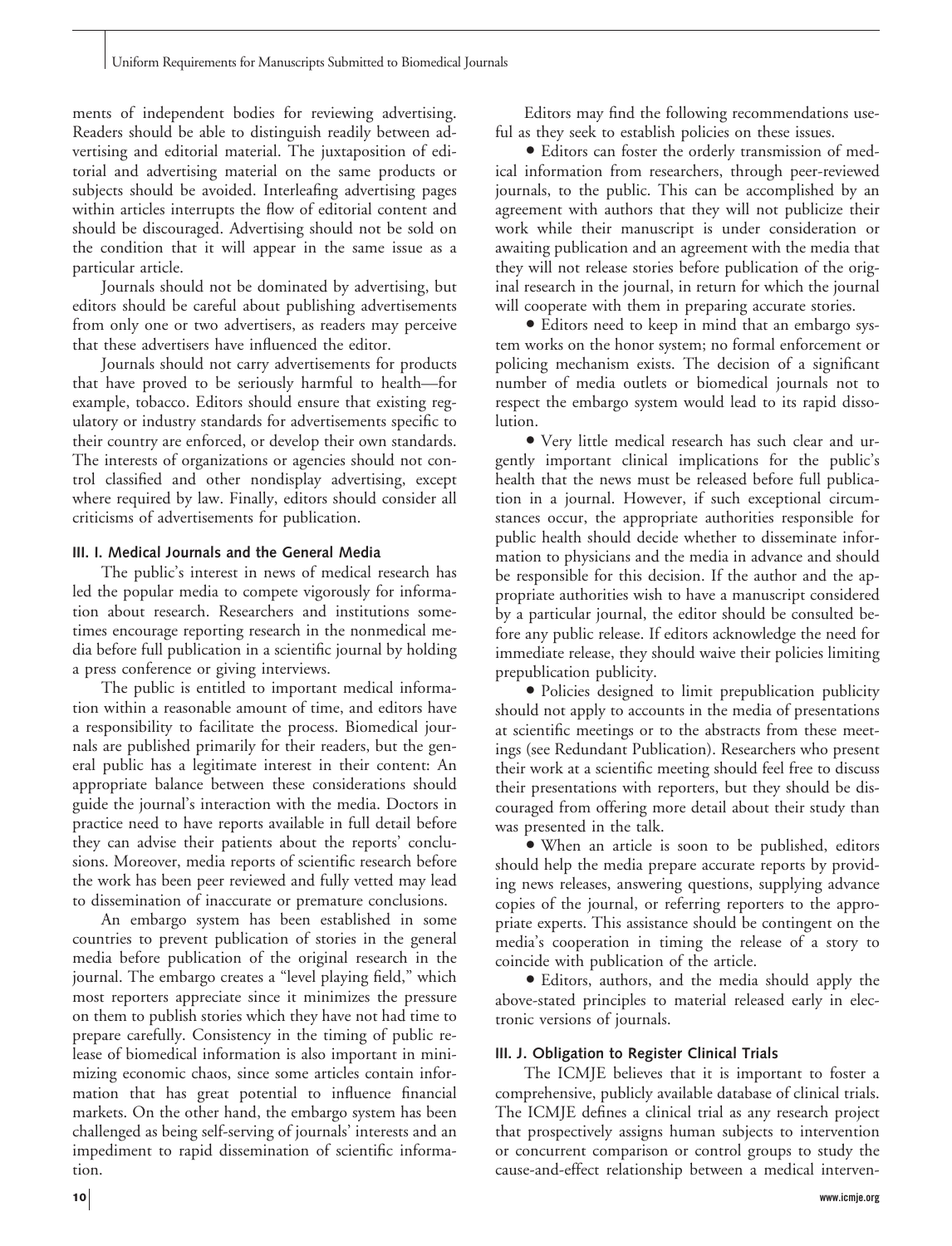tion and a health outcome. Medical interventions include drugs, surgical procedures, devices, behavioral treatments, process-of-care changes, and the like.

The ICMJE member journals will require, as a condition of consideration for publication in their journals, registration in a public trials registry. The details of this policy are contained in a series of editorials (see Editorials, under Frequently Asked Questions). The ICMJE encourages editors of other biomedical journals to adopt similar policy.

The ICMJE does not advocate one particular registry, but its member journals will require authors to register their trial in a registry that meets several criteria. The registry must be accessible to the public at no charge. It must be open to all prospective registrants and managed by a not-for-profit organization. There must be a mechanism to ensure the validity of the registration data, and the registry should be electronically searchable. An acceptable registry must include at minimum the data elements listed in Table 1. Trial registration with missing fields or fields that contain uninformative terminology is inadequate.

It is important to note that the ICMJE requires registration of trial methodology but does not require registration of trial results; it recognizes the potential problems that could arise from the posting of research results that have not been subjected to an independent peer-review process. However, the ICMJE understands that the U.S. Food and Drug Administration Amendments Act of 2007 (FDAAA) does require researchers to register results. The ICMJE will not consider to be previous publication results posted in the same primary clinical trial registry as the initial registration if the results are posted in the tabular form dictated by the FDAAA. Researchers should be aware that editors of journals that follow the ICMJE recommendations may consider more detailed description of trial results and results published in registries other than the primary registry (in the case of FDAAA, ClinicalTrials.gov) to be prior publication. The ICMJE anticipates that the climate for results registration will change dramatically over coming years and the ICMJE may need to amend these recommendations as additional agencies institute other mandates related to results registration.

The ICMJE recommends that journals publish the trial registration number at the end of the abstract. The ICMJE also recommends that, whenever a registration number is available, authors list the registration number the first time they use a trial acronym to refer to either the trial they are reporting or to other trials that they mention in the manuscript.

### **IV. MANUSCRIPT PREPARATION AND SUBMISSION IV. A. Preparing a Manuscript for Submission to a Biomedical Journal**

Editors and reviewers spend many hours reading manuscripts, and therefore appreciate receiving manuscripts that are easy to read and edit. Much of the information in a journal's Instructions to Authors is designed to accomplish that goal in ways that meet each journal's particular editorial needs. The following information provides guidance in preparing manuscripts for any journal.

#### **IV. A. 1. a. General Principles**

The text of observational and experimental articles is usually (but not necessarily) divided into the following sections: Introduction, Methods, Results, and Discussion. This so-called "IMRAD" structure is not an arbitrary publication format but rather a direct reflection of the process of scientific discovery. Long articles may need subheadings within some sections (especially Results and Discussion) to clarify their content. Other types of articles, such as case reports, reviews, and editorials, probably need to be formatted differently.

Electronic formats have created opportunities for adding details or whole sections, layering information, crosslinking or extracting portions of articles, and the like only in the electronic version. Authors need to work closely with editors in developing or using such new publication formats and should submit supplementary electronic material for peer review.

Double spacing all portions of the manuscript— including the title page, abstract, text, acknowledgments, references, individual tables, and legends—and generous margins make it possible for editors and reviewers to edit the text line by line and add comments and queries directly on the paper copy. If manuscripts are submitted electronically, the files should be double-spaced to facilitate printing for reviewing and editing.

Authors should number all of the pages of the manuscript consecutively, beginning with the title page, to facilitate the editorial process.

#### **IV. A. 1. b. Reporting Guidelines for Specific Study Designs**

Research reports frequently omit important information. Reporting guidelines (Table 2) have been developed for a number of study designs that some journals may ask authors to follow. Authors should consult the Information for Authors of the journal they have chosen.

The general requirements listed in the next section relate to reporting essential elements for all study designs. Authors are encouraged also to consult reporting guidelines relevant to their specific research design. For reports of randomized, controlled trials, authors should refer to the CONSORT statement. This guideline provides a set of recommendations comprising a list of items to report and a patient flow diagram.

#### *IV. A .2. Title Page*

The title page should have the following information: 1. Article title. Concise titles are easier to read than long, convoluted ones. Titles that are too short may, however, lack important information, such as study design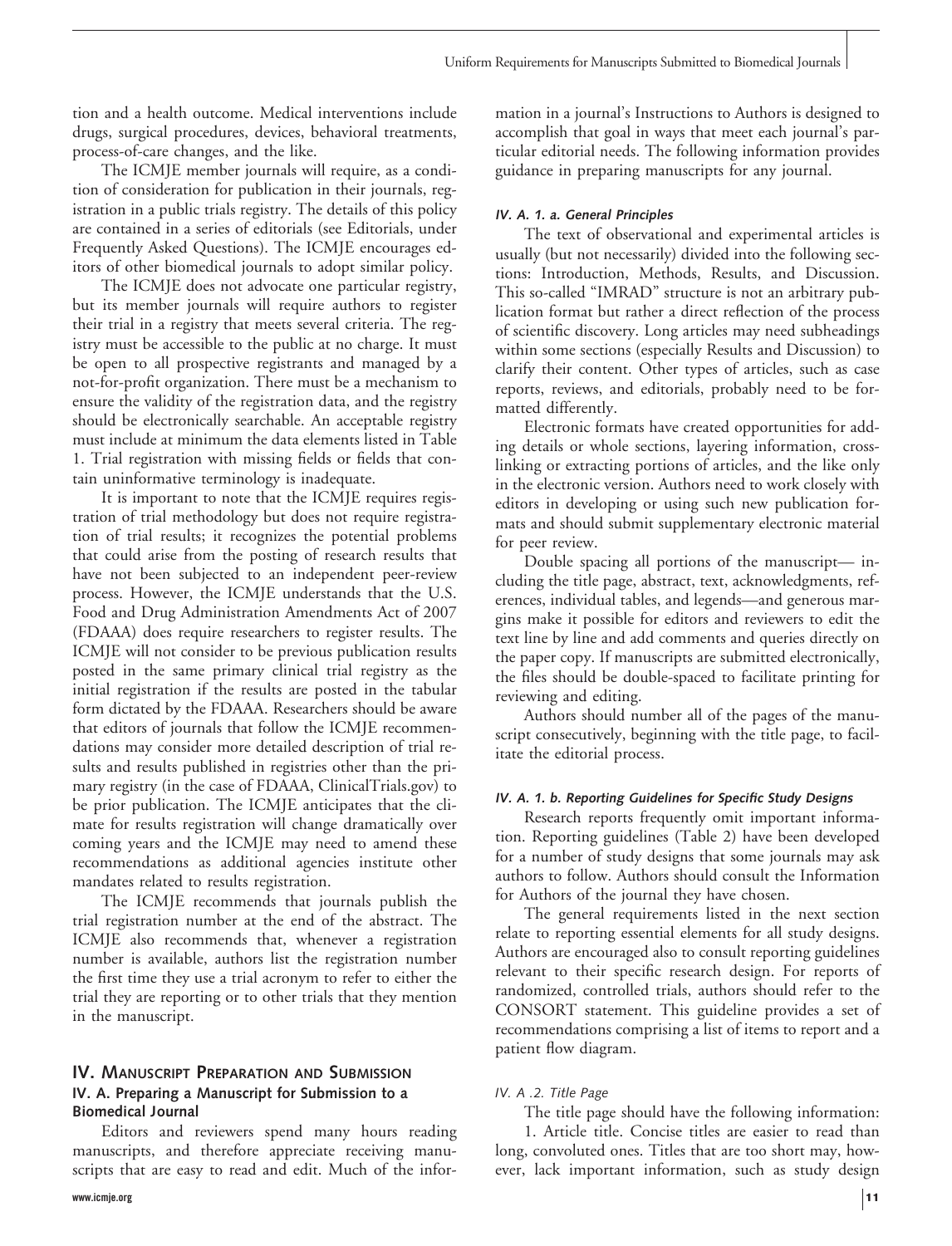(which is particularly important in identifying randomized, controlled trials). Authors should include all information in the title that will make electronic retrieval of the article both sensitive and specific.

2. Authors' names and institutional affiliations. Some journals publish each author's highest academic degree(s), while others do not.

3. The name of the department(s) and institution(s) to which the work should be attributed.

4. Disclaimers, if any.

5. Contact information for corresponding authors. The name, mailing address, telephone and fax numbers, and e-mail address of the author responsible for correspondence about the manuscript (the "corresponding author;" this author may or may not be the "guarantor" for the integrity of the study). The corresponding author should indicate clearly whether his or her e-mail address can be published.

6. The name and address of the author to whom requests for reprints should be addressed or a statement that reprints are not available from the authors.

7. Source(s) of support in the form of grants, equipment, drugs, or all of these.

8. A running head. Some journals request a short running head or footline, usually no more than 40 characters (including letters and spaces) at the foot of the title page. Running heads are published in most journals, but are also sometimes used within the editorial office for filing and locating manuscripts.

9. Word counts. A word count for the text only (excluding abstract, acknowledgments, figure legends, and references) allows editors and reviewers to assess whether the information contained in the paper warrants the amount of space devoted to it, and whether the submitted manuscript fits within the journal's word limits. A separate word count for the Abstract is useful for the same reason.

10. The number of figures and tables. It is difficult for editorial staff and reviewers to determine whether the figures and tables that should have accompanied a manuscript were actually included unless the numbers of figures and tables are noted on the title page.

#### **IV. A. 3. Conflict-of-Interest Notification Page**

To prevent the information on potential conflicts of interest from being overlooked or misplaced, it needs to be part of the manuscript. However, it should also be included on a separate page or pages immediately following the title page. Individual journals may differ in where they include this information, and some journals do not send information on conflicts of interest to reviewers. (See *Section II. D. Conflicts of Interest*.)

#### **IV. A. 4. Abstract**

The abstract (requirements for length and format vary) should follow the title page. It should provide the context or background for the study and should state the study's purpose, basic procedures (selection of study subjects or laboratory animals, observational and analytical methods), main findings (giving specific effect sizes and their statistical significance, if possible), and principal conclusions. It should emphasize new and important aspects of the study or observations. Articles on clinical trials should contain abstracts that include the items that the CONSORT group has identified as essential (www.consort-statement.org/?= $1190$ ).

Because abstracts are the only substantive portion of the article indexed in many electronic databases, and the only portion many readers read, authors need to be careful that they accurately reflect the content of the article. Unfortunately, the information contained in many abstracts differs from that in the text (6). The format required for structured abstracts differs from journal to journal, and some journals use more than one format; authors need to prepare their abstracts in the format specified by the journal they have chosen.

The ICMJE recommends that journals publish the trial registration number at the end of the abstract. The IC-MJE also recommends that, whenever a registration number is available, authors list that number the first time they use a trial acronym to refer to either the trial they are reporting or to other trials that they mention in the manuscript.

#### **IV. A. 5. Introduction**

Provide a context or background for the study (that is, the nature of the problem and its significance). State the specific purpose or research objective of, or hypothesis tested by, the study or observation; the research objective is often more sharply focused when stated as a question. Both the main and secondary objectives should be clear, and any prespecified subgroup analyses should be described. Provide only directly pertinent references, and do not include data or conclusions from the work being reported.

#### **IV. A. 6. Methods**

The Methods section should include only information that was available at the time the plan or protocol for the study was being written; all information obtained during the study belongs in the Results section.

*IV. A. 6. a. Selection and Description of Participants* Describe your selection of the observational or experimental participants (patients or laboratory animals, including controls) clearly, including eligibility and exclusion criteria and a description of the source population. Because the relevance of such variables as age and sex to the object of research is not always clear, authors should explain their use when they are included in a study report–for example, authors should explain why only participants of certain ages were included or why women were excluded. The guiding principle should be clarity about how and why a study was done in a particular way. When authors use such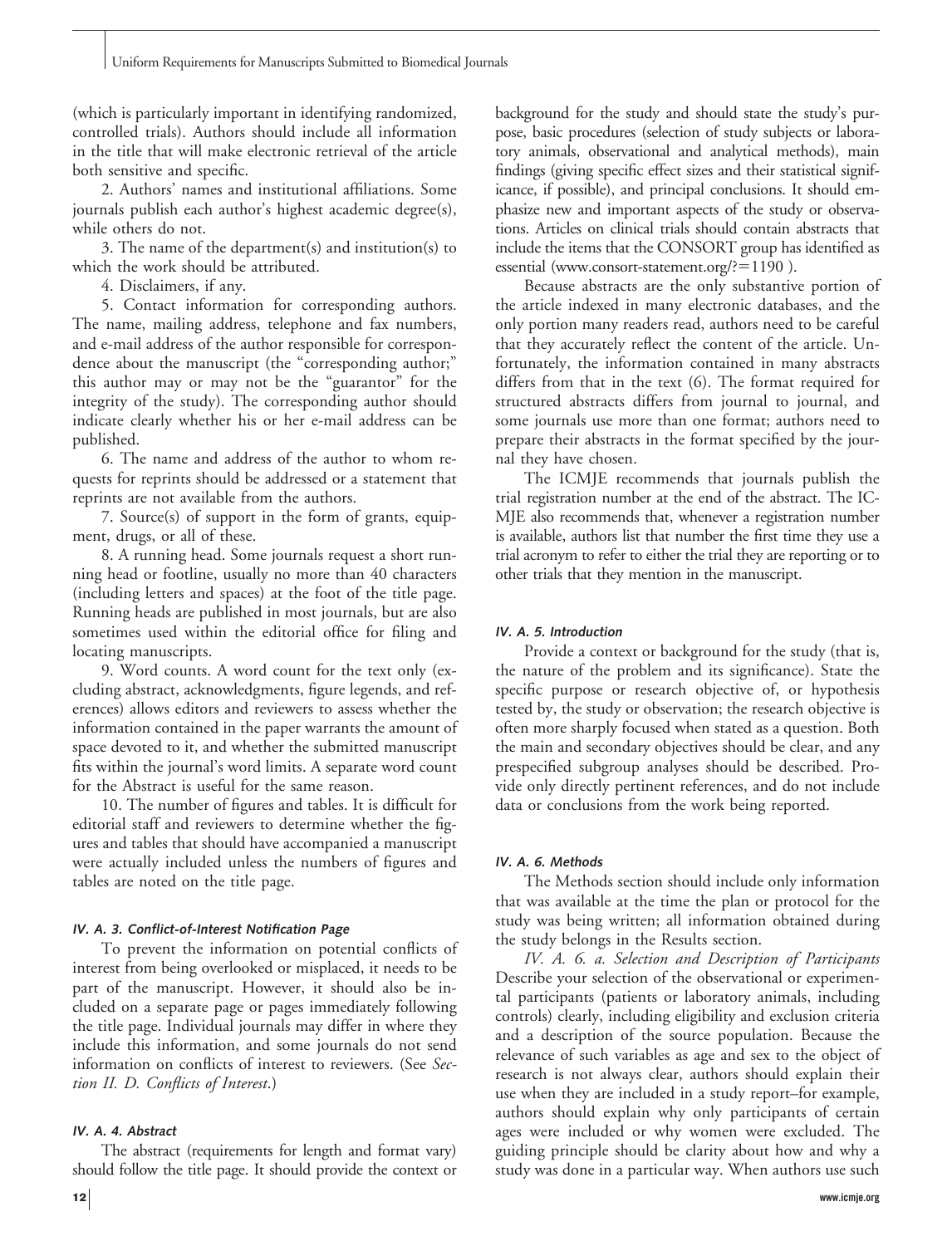variables as race or ethnicity, they should define how they measured these variables and justify their relevance.

*IV. A. 6. b. Technical Information* Identify the methods, apparatus (give the manufacturer's name and address in parentheses), and procedures in sufficient detail to allow others to reproduce the results. Give references to established methods, including statistical methods (see below); provide references and brief descriptions for methods that have been published but are not well-known; describe new or substantially modified methods, give the reasons for using them, and evaluate their limitations. Identify precisely all drugs and chemicals used, including generic name(s), dose(s), and route(s) of administration.

Authors submitting review manuscripts should include a section describing the methods used for locating, selecting, extracting, and synthesizing data. These methods should also be summarized in the abstract.

*IV. A. 6. c. Statistics* Describe statistical methods with enough detail to enable a knowledgeable reader with access to the original data to verify the reported results. When possible, quantify findings and present them with appropriate indicators of measurement error or uncertainty (such as confidence intervals). Avoid relying solely on statistical hypothesis testing, such as *P* values, which fail to convey important information about effect size. References for the design of the study and statistical methods should be to standard works when possible (with pages stated). Define statistical terms, abbreviations, and most symbols. Specify the computer software used.

*IV. A. 7. Results* Present your results in logical sequence in the text, tables, and illustrations, giving the main or most important findings first. Do not repeat all the data in the tables or illustrations in the text; emphasize or summarize only the most important observations. Extra or supplementary materials and technical detail can be placed in an appendix where they will be accessible but will not interrupt the flow of the text, or they can be published solely in the electronic version of the journal.

When data are summarized in the Results section, give numeric results not only as derivatives (for example, percentages) but also as the absolute numbers from which the derivatives were calculated, and specify the statistical methods used to analyze them. Restrict tables and figures to those needed to explain the argument of the paper and to assess supporting data. Use graphs as an alternative to tables with many entries; do not duplicate data in graphs and tables. Avoid nontechnical uses of technical terms in statistics, such as "random" (which implies a randomizing device), "normal," "significant," "correlations," and "sample."

Where scientifically appropriate, analyses of the data by such variables as age and sex should be included.

#### **IV. A. 8. Discussion**

Emphasize the new and important aspects of the study and the conclusions that follow from them. Do not repeat in detail data or other information given in the Introduction or the Results section. For experimental studies, it is useful to begin the discussion by summarizing briefly the main findings, then explore possible mechanisms or explanations for these findings, compare and contrast the results with other relevant studies, state the limitations of the study, and explore the implications of the findings for future research and for clinical practice.

Link the conclusions with the goals of the study but avoid unqualified statements and conclusions not adequately supported by the data. In particular, avoid making statements on economic benefits and costs unless the manuscript includes the appropriate economic data and analyses. Avoid claiming priority or alluding to work that has not been completed. State new hypotheses when warranted, but label them clearly as such.

#### **IV. A. 9. References**

*IV. A. 9. a. General Considerations Related to References* Although references to review articles can be an efficient way to guide readers to a body of literature, review articles do not always reflect original work accurately. Readers should therefore be provided with direct references to original research sources whenever possible. On the other hand, extensive lists of references to original work on a topic can use excessive space on the printed page. Small numbers of references to key original papers often serve as well as more exhaustive lists, particularly since references can now be added to the electronic version of published papers, and since electronic literature searching allows readers to retrieve published literature efficiently.

Avoid using abstracts as references. References to papers accepted but not yet published should be designated as "in press" or "forthcoming"; authors should obtain written permission to cite such papers as well as verification that they have been accepted for publication. Information from manuscripts submitted but not accepted should be cited in the text as "unpublished observations" with written permission from the source.

Avoid citing a "personal communication" unless it provides essential information not available from a public source, in which case the name of the person and date of communication should be cited in parentheses in the text. For scientific articles, obtain written permission and confirmation of accuracy from the source of a personal communication.

Some but not all journals check the accuracy of all reference citations; thus, citation errors sometimes appear in the published version of articles. To minimize such errors, verify references against the original documents. Authors are responsible for checking that none of the references cite retracted articles except in the context of referring to the retraction. For articles published in journals indexed in MEDLINE, the ICMJE considers PubMed the authoritative source for information about retractions. Authors can identify retracted articles in MEDLINE by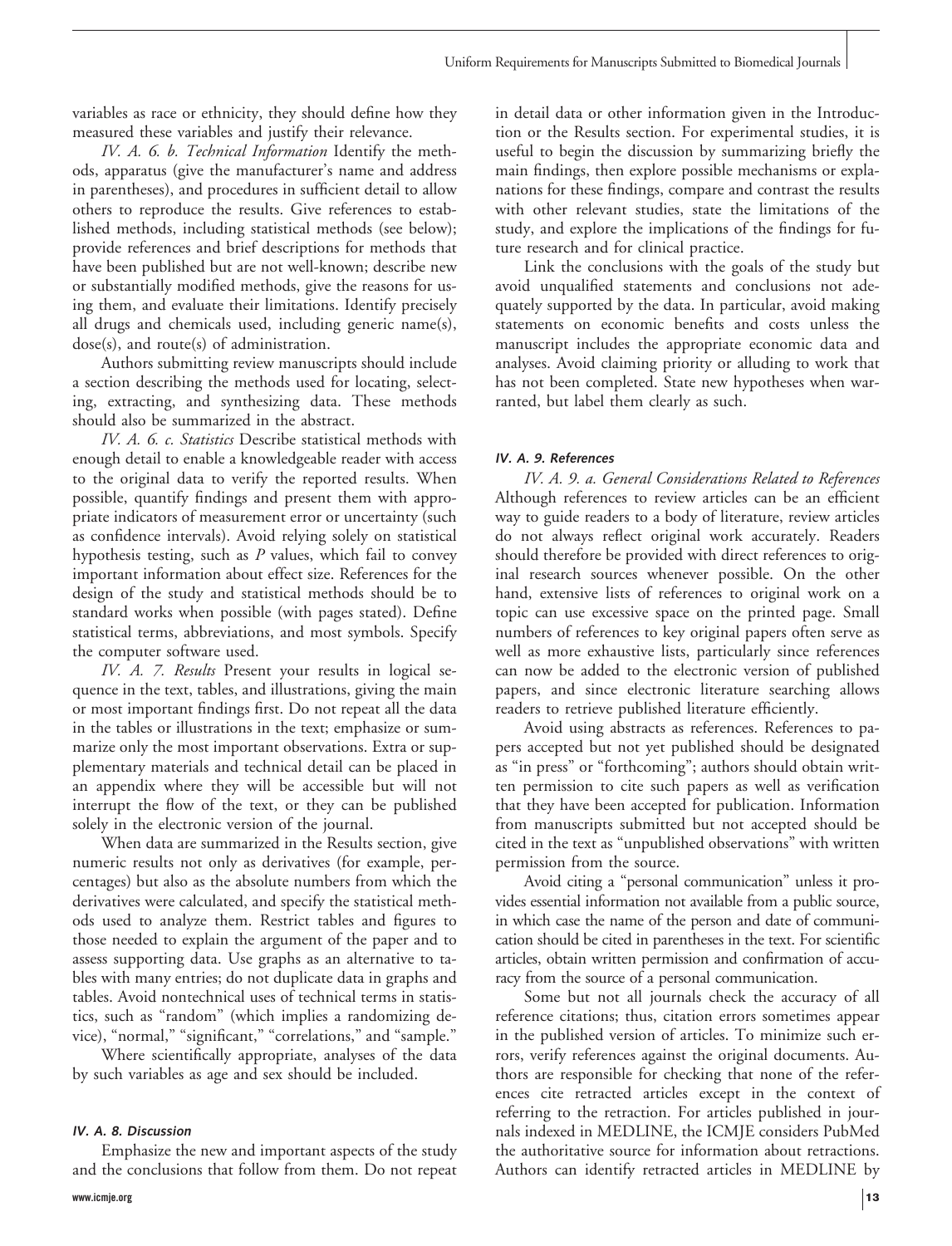using the following search term, where pt in square brackets stands for publication type: Retracted publication [pt] in PubMed.

*IV. A. 9. b. Reference Style and Format* The Uniform Requirements style for references is based largely on an American National Standards Institute style adapted by the NLM for its databases. Authors should consult NLM's Citing Medicine for information on its recommended formats for a variety of reference types.

References should be numbered consecutively in the order in which they are first mentioned in the text. Identify references in text, tables, and legends by Arabic numerals in parentheses. References cited only in tables or figure legends should be numbered in accordance with the sequence established by the first identification in the text of the particular table or figure. The titles of journals should be abbreviated according to the style used in the list of Journals Indexed for MEDLINE, posted by the NLM on the Library's Web site. Journals vary on whether they ask authors to cite electronic references within parentheses in the text or in numbered references following the text. Authors should consult with the journal to which they plan to submit their work.

#### **IV. A. 10. Tables**

Tables capture information concisely and display it efficiently; they also provide information at any desired level of detail and precision. Including data in tables rather than text frequently makes it possible to reduce the length of the text.

Type or print each table with double spacing on a separate sheet of paper. Number tables consecutively in the order of their first citation in the text and supply a brief title for each. Do not use internal horizontal or vertical lines. Give each column a short or an abbreviated heading. Authors should place explanatory matter in footnotes, not in the heading. Explain all nonstandard abbreviations in footnotes, and use the following symbols, in sequence:

\*, †, ‡, §, ||, ¶, \*\*, ††, ‡‡

Identify statistical measures of variations, such as standard deviation and standard error of the mean.

Be sure that each table is cited in the text.

If you use data from another published or unpublished source, obtain permission and acknowledge that source fully.

Additional tables containing backup data too extensive to publish in print may be appropriate for publication in the electronic version of the journal, deposited with an archival service, or made available to readers directly by the authors. An appropriate statement should be added to the text to inform readers that this additional information is available and where it is located. Submit such tables for consideration with the paper so that they will be available to the peer reviewers.

#### **IV. A. 11. Illustrations (Figures)**

Figures should be either professionally drawn and photographed, or submitted as photographic-quality digital prints. In addition to requiring a version of the figures suitable for printing, some journals now ask authors for electronic files of figures in a format (for example, JPEG or GIF) that will produce high-quality images in the Web version of the journal; authors should review the images of such files on a computer screen before submitting them to be sure they meet their own quality standards.

For x-ray films, scans, and other diagnostic images, as well as pictures of pathology specimens or photomicrographs, send sharp, glossy, black-and-white or color photographic prints, usually 127 x 173 mm (5 x 7 inches). Although some journals redraw figures, many do not. Letters, numbers, and symbols on figures should therefore be clear and consistent throughout, and large enough to remain legible when the figure is reduced for publication. Figures should be made as self-explanatory as possible, since many will be used directly in slide presentations. Titles and detailed explanations belong in the legends–not on the illustrations themselves.

Photomicrographs should have internal scale markers. Symbols, arrows, or letters used in photomicrographs should contrast with the background.

Photographs of potentially identifiable people must be accompanied by written permission to use the photograph.

Figures should be numbered consecutively according to the order in which they have been cited in the text. If a figure has been published previously, acknowledge the original source and submit written permission from the copyright holder to reproduce the figure. Permission is required irrespective of authorship or publisher except for documents in the public domain.

For illustrations in color, ascertain whether the journal requires color negatives, positive transparencies, or color prints. Accompanying drawings marked to indicate the region to be reproduced might be useful to the editor. Some journals publish illustrations in color only if the author pays the additional cost.

Authors should consult the journal about requirements for figures submitted in electronic formats.

#### **IV. A. 12. Legends for Illustrations (Figures)**

Type or print out legends for illustrations using double spacing, starting on a separate page, with Arabic numerals corresponding to the illustrations. When symbols, arrows, numbers, or letters are used to identify parts of the illustrations, identify and explain each one clearly in the legend. Explain the internal scale and identify the method of staining in photomicrographs.

#### **IV. A. 13. Units of Measurement**

Measurements of length, height, weight, and volume should be reported in metric units (meter, kilogram, or liter) or their decimal multiples.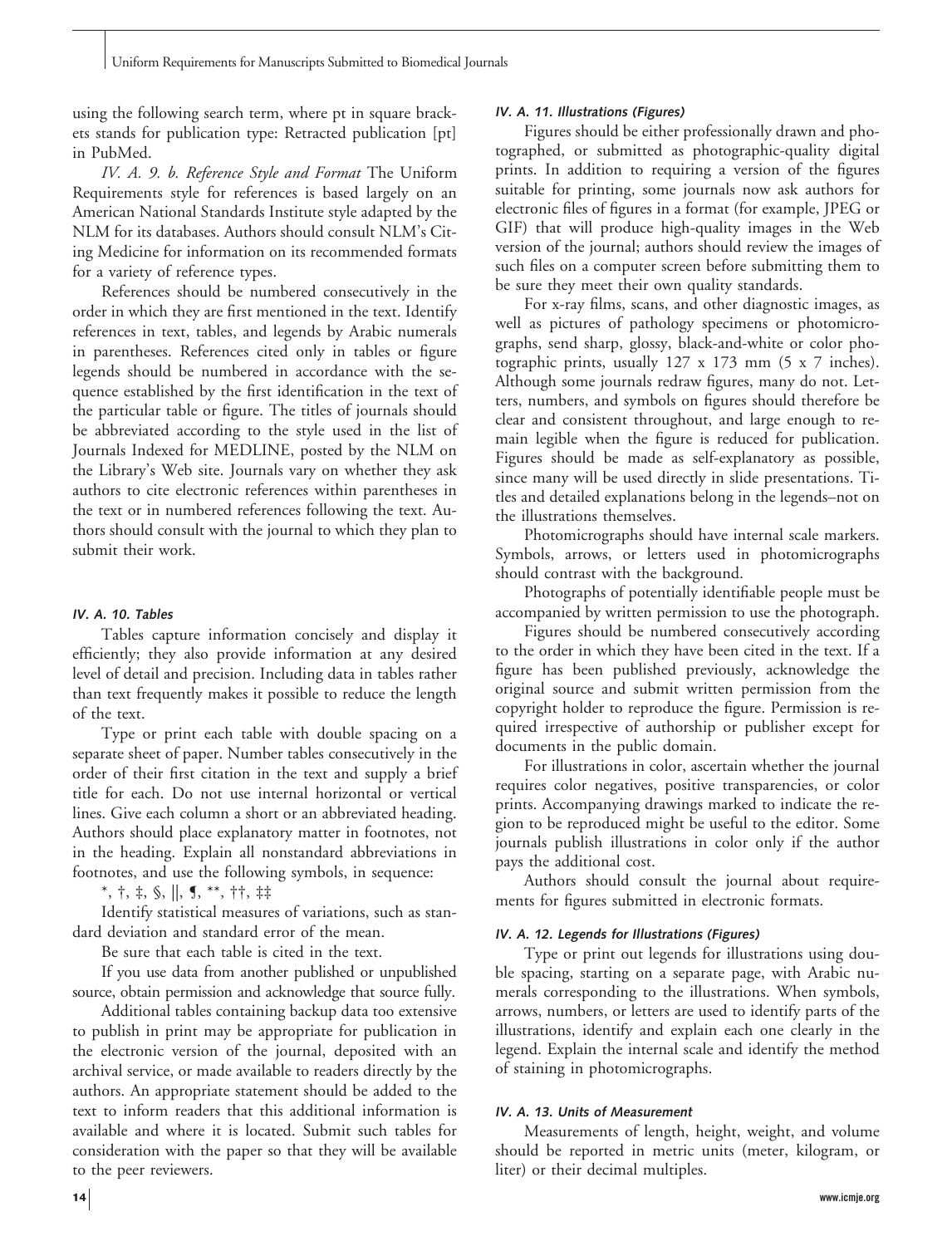Temperatures should be in degrees Celsius. Blood pressures should be in millimeters of mercury, unless other units are specifically required by the journal.

Journals vary in the units they use for reporting hematologic, clinical chemistry, and other measurements. Authors must consult the Information for Authors of the particular journal and should report laboratory information in both local and International System of Units (SI). Editors may request that authors add alternative or non-SI units, since SI units are not universally used. Drug concentrations may be reported in either SI or mass units, but the alternative should be provided in parentheses where appropriate.

#### **IV. A. 14. Abbreviations and Symbols**

Use only standard abbreviations; use of nonstandard abbreviations can be confusing to readers. Avoid abbreviations in the title of the manuscript. The spelled-out abbreviation followed by the abbreviation in parenthesis should be used on first mention unless the abbreviation is a standard unit of measurement.

#### **IV. B. Sending the Manuscript to the Journal**

An increasing number of journals now accept electronic submission of manuscripts, whether on disk, as an e-mail attachment, or by downloading directly onto the journal's Web site. Electronic submission saves time and money and allows the manuscript to be handled in electronic form throughout the editorial process (for example, when it is sent out for review). For specific instructions on electronic submission, authors should consult the journal's Instructions for Authors.

If a paper version of the manuscript is submitted, send the required number of copies of the manuscript and figures; they are all needed for peer review and editing, and the editorial office staff cannot be expected to make the required copies.

Manuscripts must be accompanied by a cover letter, which should include the following information.

• A full statement to the editor about all submissions and previous reports that might be regarded as redundant publication of the same or very similar work. Any such work should be referred to specifically and referenced in the new paper. Copies of such material should be included with the submitted paper to help the editor address the situation.

• A statement of financial or other relationships that might lead to a conflict of interest, if that information is not included in the manuscript itself or in an authors' form.

• A statement that the manuscript has been read and approved by all the authors, that the requirements for authorship as stated earlier in this document have been met, and that each author believes that the manuscript represents honest work if that information is not provided in another form (see below).

• The name, address, and telephone number of the corresponding author, who is responsible for communicating with the other authors about revisions and final approval of the proofs, if that information is not included in the manuscript itself.

The letter should give any additional information that may be helpful to the editor, such as the type or format of article in the particular journal that the manuscript represents. If the manuscript has been submitted previously to another journal, it is helpful to include the previous editor's and reviewers' comments with the submitted manuscript, along with the authors' responses to those comments. Editors encourage authors to submit these previous communications. Doing so may expedite the review process.

Many journals now provide a presubmission checklist to help the author ensure that all the components of the submission have been included. Some journals now also require that authors complete checklists for reports of certain study types (for example, the CONSORT checklist for reports of randomized, controlled trials). Authors should look to see if the journal uses such checklists, and send them with the manuscript if they are requested.

Letters of permission to reproduce previously published material, use previously published illustrations, report information about identifiable persons, or to acknowledge people for their contributions must accompany the manuscript.

# **V. REFERENCES**

#### **A. References Cited in This Document**

1. Davidoff F, for the CSE Task Force on Authorship. Who's the author? Problems with biomedical authorship, and some possible solutions. Science Editor. 2000; 23:111-9.

2. Yank V, Rennie D. Disclosure of researcher contributions: a study of original research articles in *The Lancet*. Ann Intern Med. 1999;130:661-70.

3. Flanagin A, Fontanarosa PB, DeAngelis CD. Authorship for research groups. JAMA. 2002;288:3166-8.

4. Godlee F, Jefferson T. Peer Review in Health Sciences. London: BMJ Books; 1999.

5. World Medical Association Declaration of Helsinki. Ethical principles for medical research involving human subjects. JAMA. 2000;284:3043-5.

6. Pitkin RM, Branagan MA, Burmeister LF. Accuracy of data in abstracts of published research articles. JAMA. 1999;281:1110-1.

### **B. Other Sources of Information Related to Biomedical Journals**

World Association of Medical Editors (WAME) Council of Science Editors (CSE) European Association of Science Editors (EASE) Cochrane Collaboration Committee on Publication Ethics (COPE)